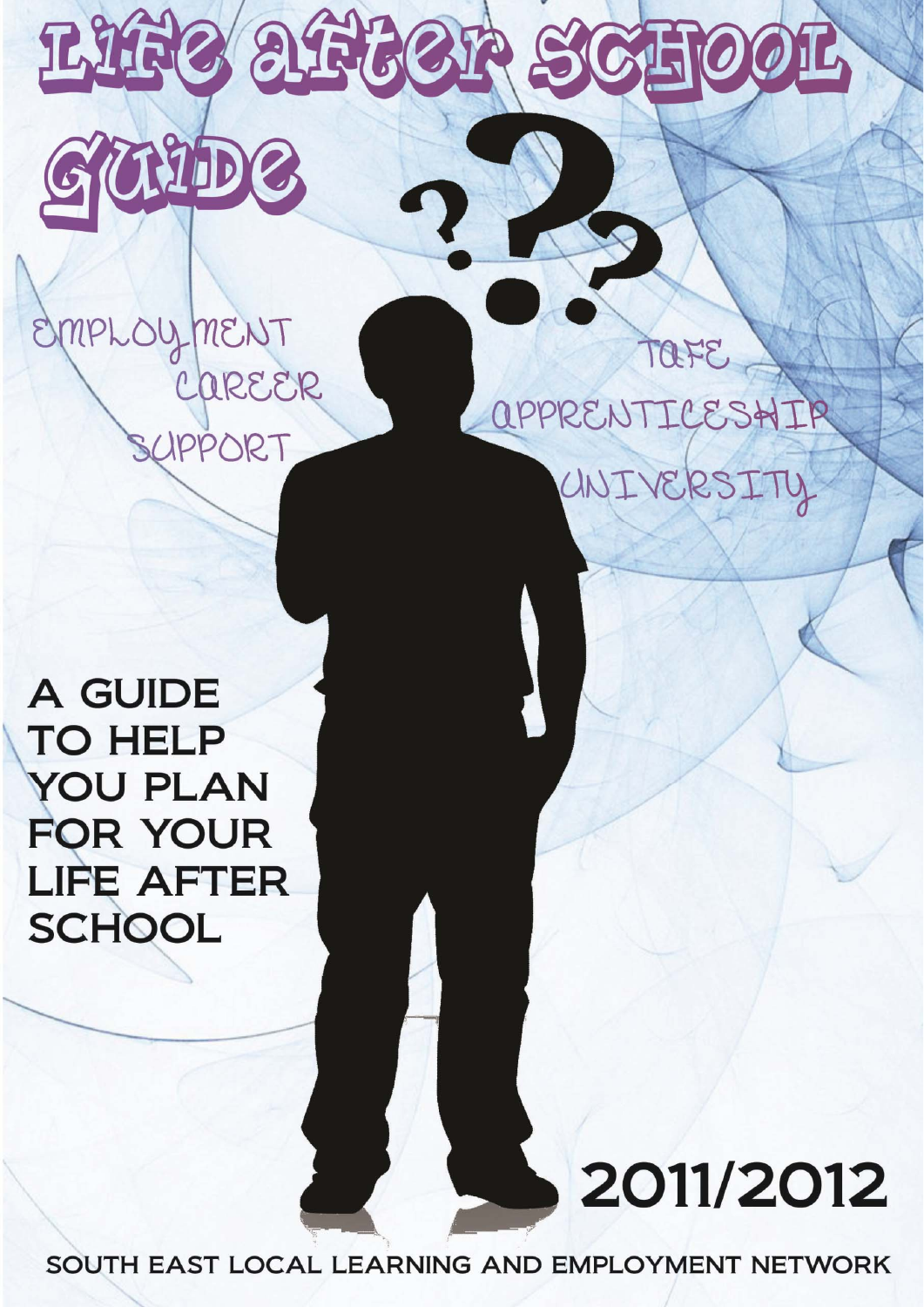# Life after School Guide 2011/2012

### **Cardinia Shire City of Casey City of Greater Dandenong**

This guide was compiled in August 2011. At the time of printing all information was correct and current, however, if you find information that is incorrect or outdated please contact:

> South East Local Learning & Employment Network **Phone:** (03) 9794 6921 **Email:** [admin@sellen.org.au](mailto:admin@sellen.org.au)



#### **Important Disclaimer**

The information included in this guide is current as of August 2011. Please check information with the relevant organisations on the services they offer as the South East Local Learning and Employment Network disclaims any liability for errors or omissions. Additionally we disclaim any liability to any person in respect of action taken, or not taken, in reliance on the content of this publication.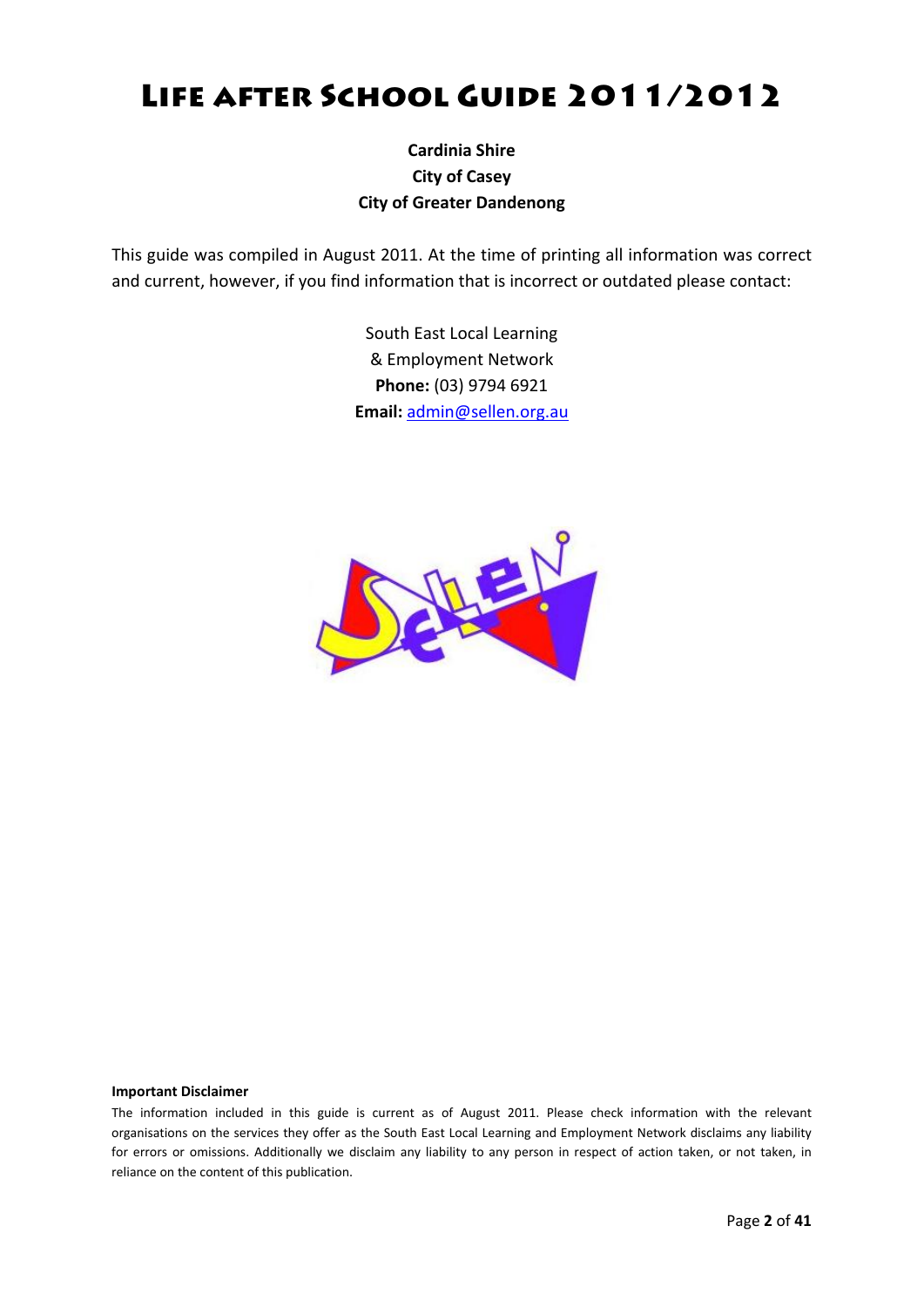# **CONTENTS**

|                                               | Page |  |
|-----------------------------------------------|------|--|
| Introduction/Welcome                          | 4    |  |
| <b>Career Pathways</b>                        |      |  |
| Pathways to the future                        | 5    |  |
| <b>Career Advice</b>                          | 6    |  |
| <b>Careers Programs and Websites</b>          | 7    |  |
| <b>PACTS</b>                                  | 8    |  |
| <b>CATS</b>                                   | 8    |  |
| <b>Further Education</b>                      |      |  |
| <b>Qualification System</b>                   | 9    |  |
| <b>Learn Local Providers</b>                  | 10   |  |
| Registered Training Organisation (RTO)        | 10   |  |
| <b>Technical and Further Education (TAFE)</b> | 11   |  |
| Apprenticeships and Traineeships              | 13   |  |
| <b>Tertiary Studies</b>                       | 17   |  |
| Employment                                    |      |  |
| Job Services Australia                        | 22   |  |
| <b>Youth Services</b>                         | 23   |  |
| <b>Centrelink Services</b>                    |      |  |
| <b>Centrelink Offices</b>                     | 25   |  |
| <b>Youth Officers</b>                         | 25   |  |
| <b>Youth Allowance</b>                        | 27   |  |
| <b>Disability Services</b>                    | 29   |  |
| <b>Multicultural</b>                          | 32   |  |
| <b>Health and Wellbeing</b>                   | 33   |  |
| <b>Help Lines</b>                             | 36   |  |
| <b>Legal Assistance</b>                       | 36   |  |
| <b>Early School Leavers</b>                   | 37   |  |
| <b>Youth Support</b>                          | 38   |  |
| Glossary                                      | 39   |  |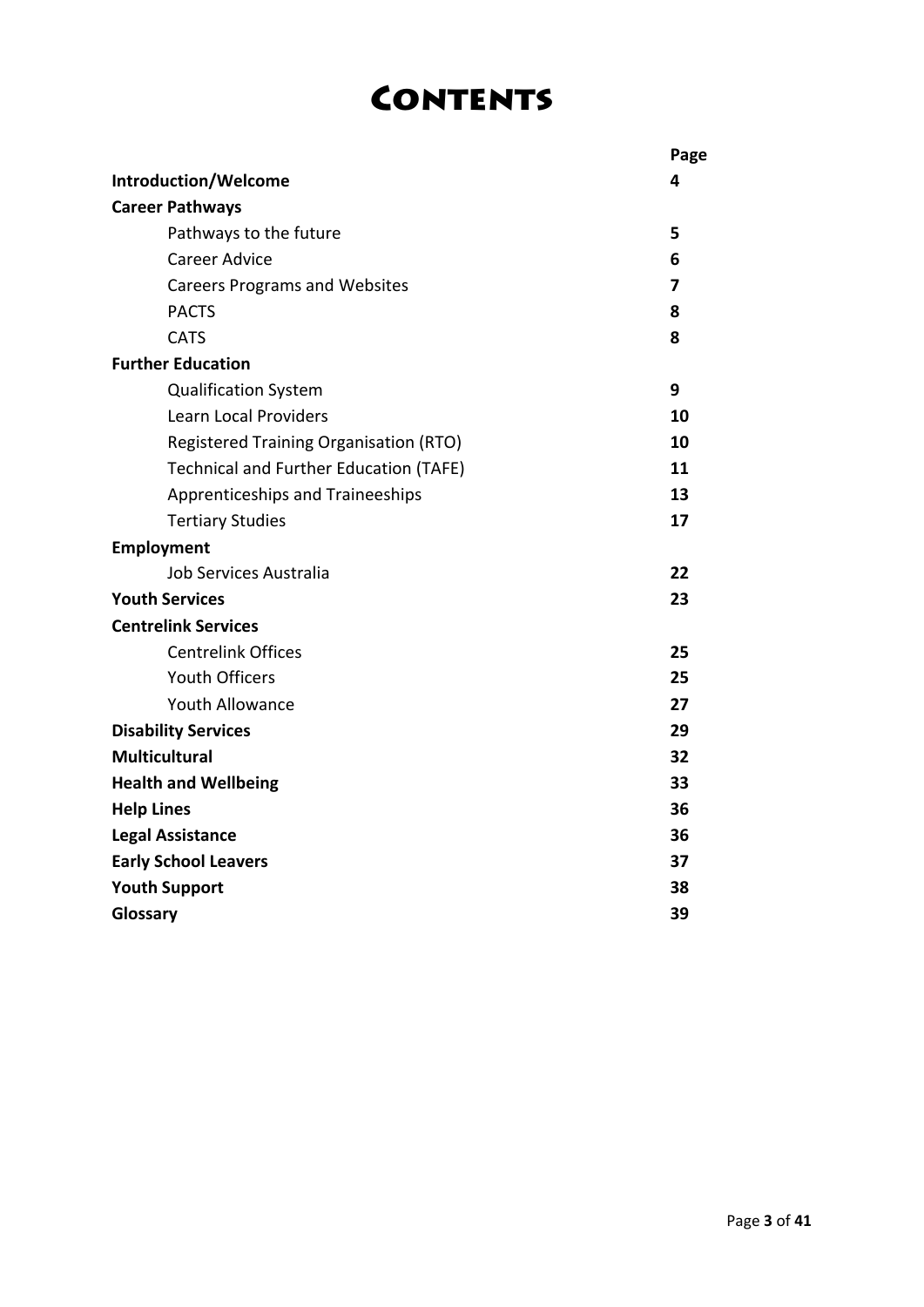# Introduction

The Life after School Guide is packed full of information about local services you might need as you plan for your life after school. The purpose of the guide is to provide secondary school leavers with relevant information about further education options, employment information and services, financial assistance, youth support services located in the area and other information that might be useful when leaving school.

If you plan to leave school before completing year 12, we have also included a section that gives you information about alternative education options. School may not be for you, but that doesn't mean you can't continue learning. Additionally, we have included information about support services for young people from culturally and linguistically diverse (CALD) backgrounds and for young people with a disability.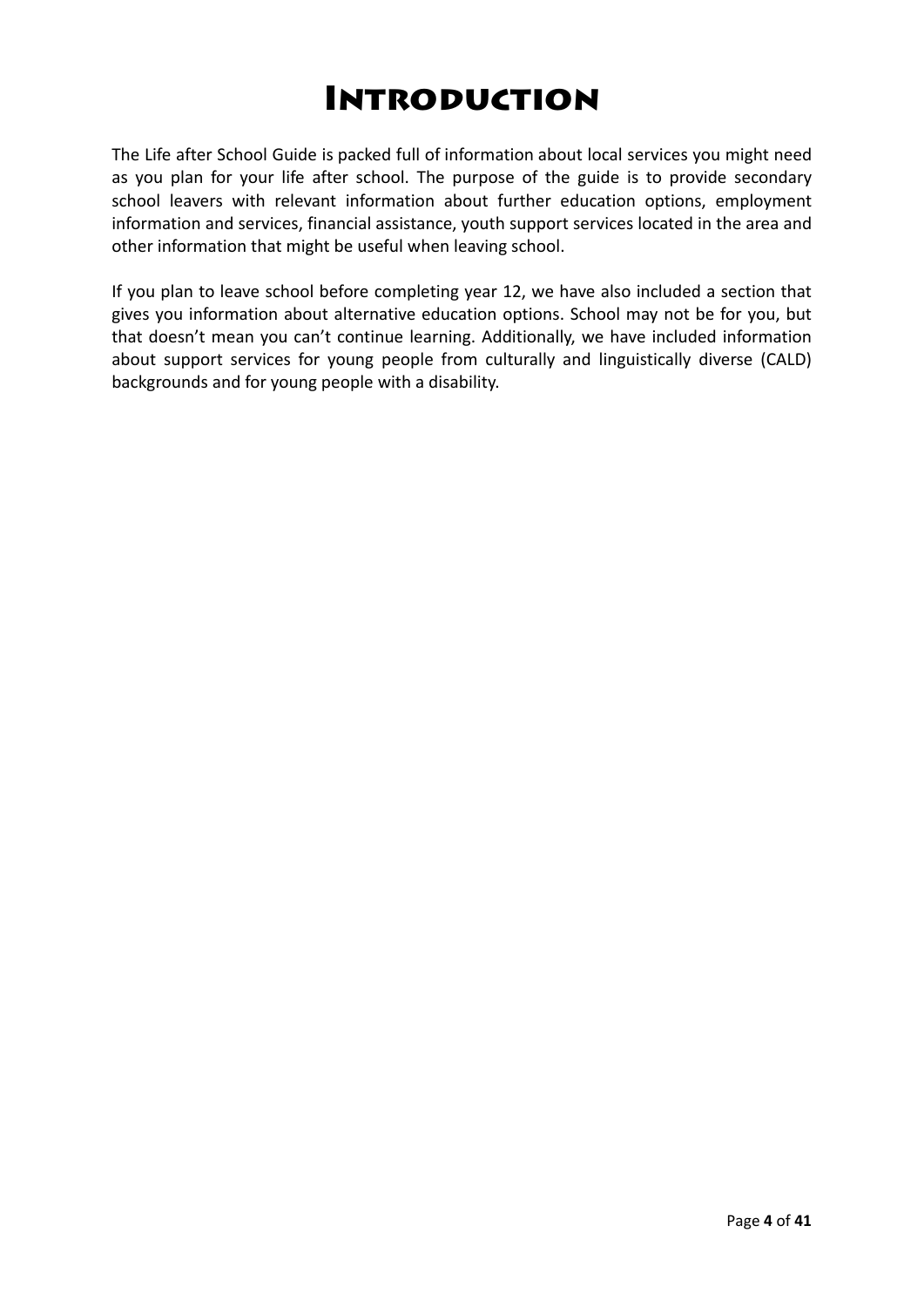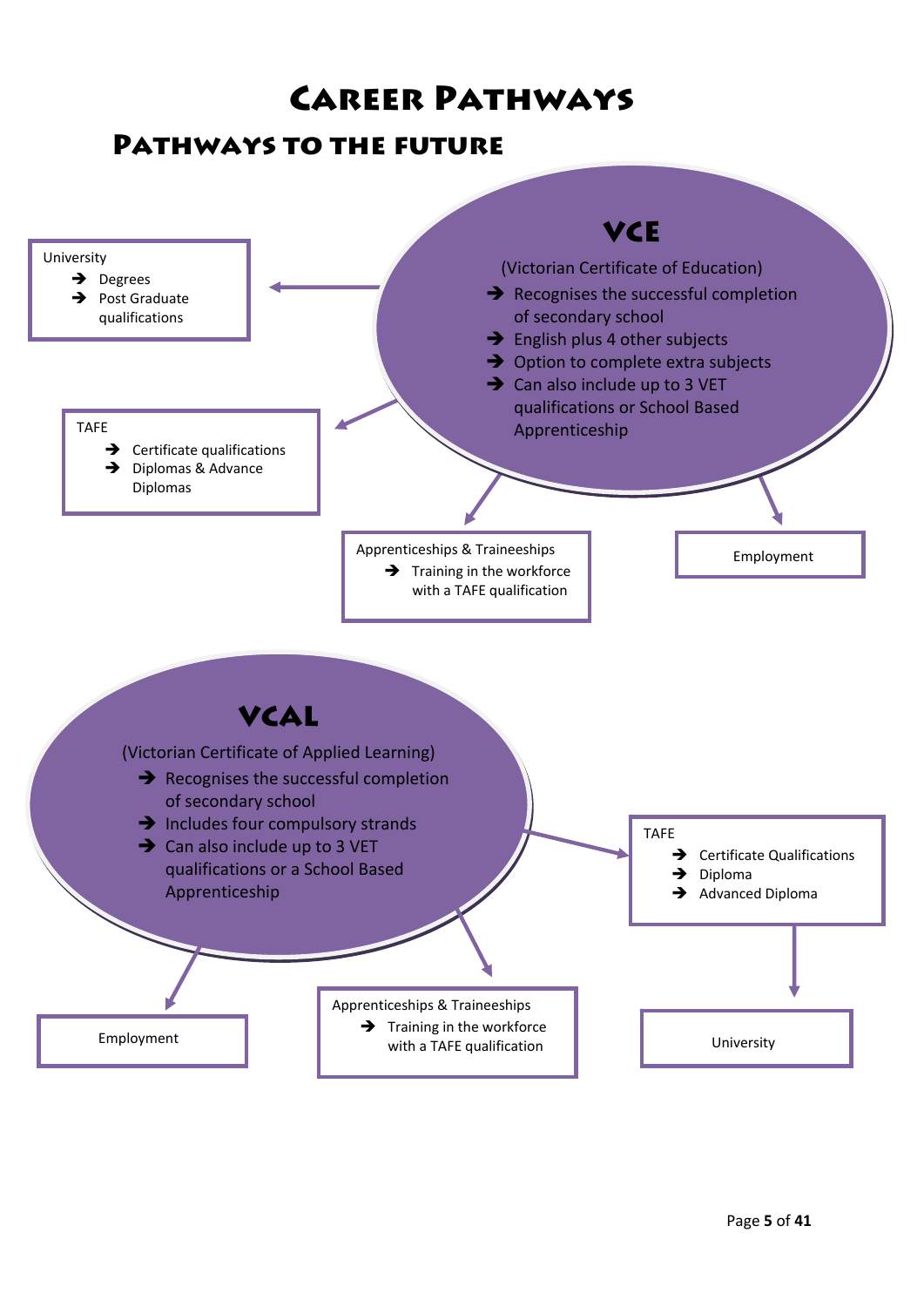## Where you can get career advice?

Deciding what industry to work in can be very difficult as there are many options and expectations set upon us to make the right decision. It is important to remember that it is OK to change your mind and explore different career options. When thinking about your career, it is important to consider your personal interests and desires, as it is essential that you are happy in your chosen career.

### Parents and Family

Your parents and family can offer great career advice for you when it comes to crunch time for deciding what you will do in the future. Your parents have a lot of experience when it comes to employment options, so they would be a great source of knowledge and information. They can also provide strong support and guidance in your life, so it can be of great benefit to talk to and gain advice from them.

## Teachers and Career advisers

Your teachers are trained with important knowledge and skills to help provide you with necessary information relating to future education and employment options. It is important to remember that your teachers are around to help you, so seeking advice from them is a great way to start the decision making process.

### Employers

When you have developed a few ideas about what you may like to do in the future, it may be beneficial to ask professionals from particular industries about their personal experiences. It may also be worth considering completing work experience in these particular industries as it can help you find out whether it is the right career for you.

## Tafe and Universities

TAFE and Universities have a service available to students that presents career advice based on the courses and programs they offer. However these services may only be available to students that are enrolled or pending enrollment at that particular TAFE or University.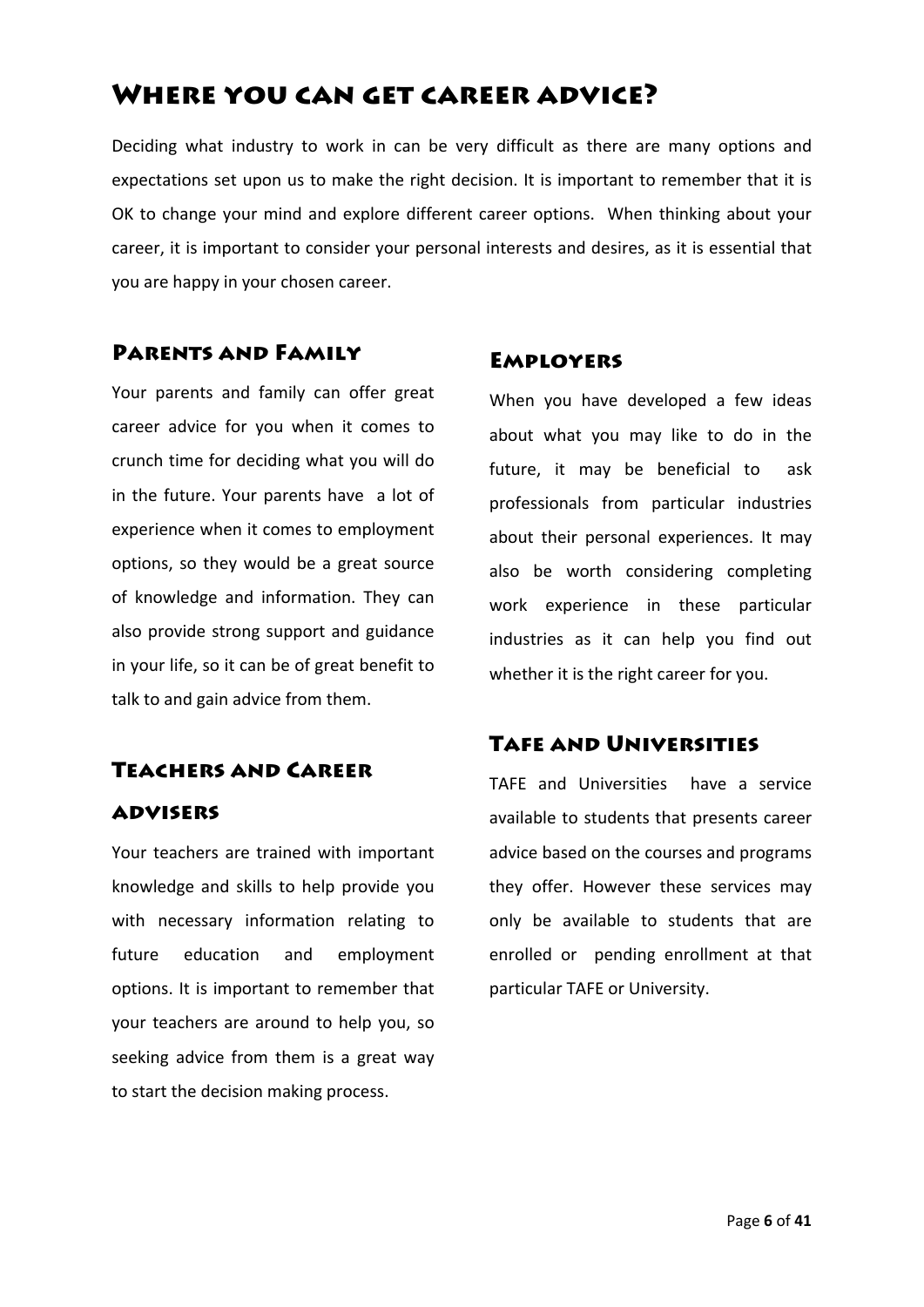## Careers Programs and Websites

There are a number of organisations that can provide you with relevant career advice through programs and websites. The websites offer up to date information about career pathways, education and training and personal requirements for specific occupations and industries.

#### $\rightarrow$  **Job Guide** [www.jobguide.deewr.gov.au](http://www.jobguide.deewr.gov.au/)

Covers everything career related including resume building, learning pathways, career support, comprehensive job search and much more

#### Î **Career Chick** [www.careerchick.com.au](http://www.careerchick.com.au/)

A website that offers career information for young women entering the workforce. It also includes online forums and case studies.

#### Î **Australian Government** [www.youth.gov.au](http://www.youth.gov.au/)

Includes information on all things youth related, with links to the Department of Education Employment and Workplace Relation's website.

#### Î **Youth Central** [www.youthcentral.vic.gov.au](http://www.youthcentral.vic.gov.au/)

Offers a range of information for young people aged between 12 – 25. It Includes job toolkits which are designed to help job seekers learn and understand practical skills to assist them in finding employment. Also includes resume and cover letter templates and videos on how to interview.

#### Î **Virtual Careers Expo** [www.virtualcareersexpo.com](http://www.virtualcareersexpo.com/)

A virtual and interactive experience of the many employment and educational opportunities available for young people in Australia.

#### Î **Careers Online** [www.careersonline.com.au](http://www.careersonline.com.au/)

Provides information relating to career, occupations and industries. It Includes career research options, resume help and job hunting tips.

#### Î **Year 12 What Next** [www.year12whatnext.gov.au](http://www.year12whatnext.gov.au/)

Provides year 12 school leavers with necessary information about what to expect after secondary school completion.

#### Î **My Future** [www.myfuture.edu.au](http://www.myfuture.edu.au/)

Provides users with current career information, articles and links to many resources relating to career transition.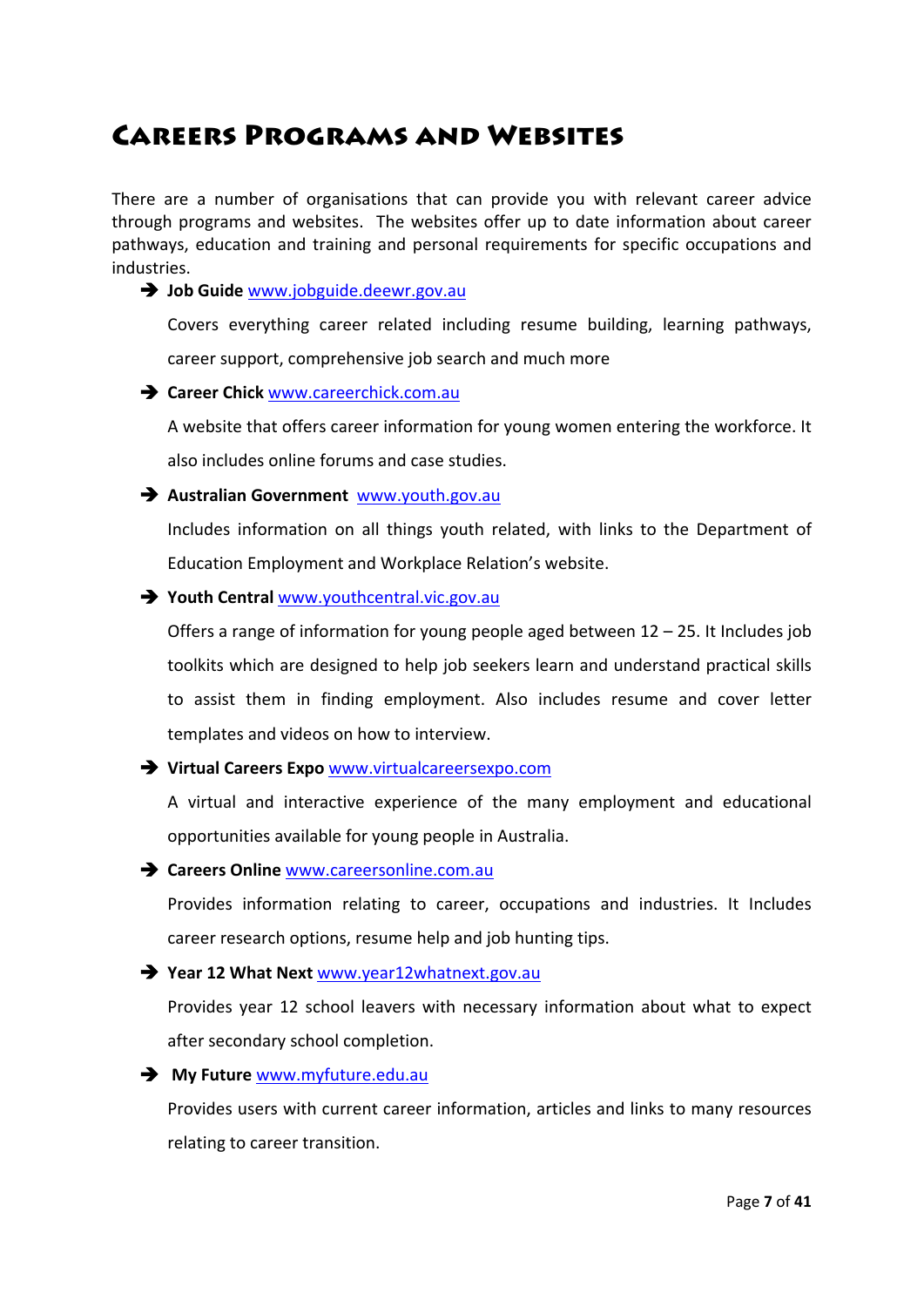## Parents as Career Transition Support (PACTS)

The PACTS program has been specifically designed to help parents learn more about the opportunities available to their children in relation to education and employment. The program also allows parents to develop the necessary skills to help support their son or daughter to make decisions relating to their future career prospects. The series of workshops are run for a duration of two hours and are free of charge. For more information visit [www.youthconnect.com.au](http://www.youthconnect.com.au/)

## Career and Transition Support (cats)

Careers and Transitions Support (CATS) is a program that has been developed by South East LLEN in collaboration with Youth Connections, to provide professionals in the youth work sector with relevant information pertaining to career and transition opportunities for young people. Youth Workers from each of the local government areas, including those with CALD and refugee backgrounds, are invited to attend the two day program to further improve their knowledge of education and employment systems. For further information contact South East LLEN on (03)9794 6921 or alternatively [admin@sellen.org.au](mailto:admin@sellen.org.au)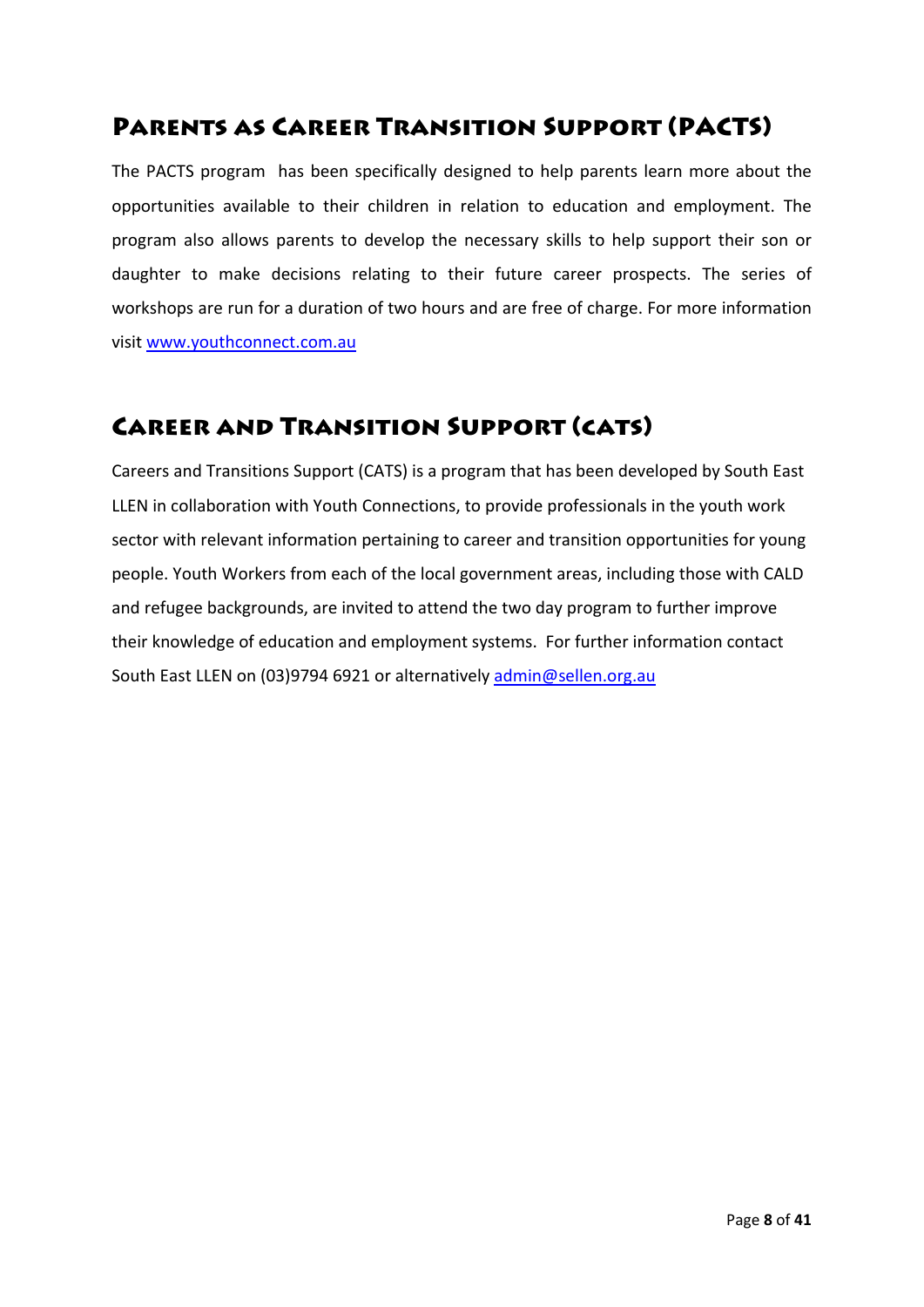# Further Education

## Australian Qualifications Framework

### **Secondary School Qualifications**

- $\rightarrow$  Victorian Certificate of Applied Learning (VCAL)
- $\rightarrow$  Victorian Certificate of Education (VCE)

### **Vocational Education and Training Qualifications**

 $\rightarrow$  Certificate I:



- $\rightarrow$  Certificate III
- $\rightarrow$  Certificate IV
- $\rightarrow$  Diploma
- $\rightarrow$  Advanced Diploma
- → Vocational Graduate Certificate
- → Vocational Graduate Diploma

### **Higher Education Qualifications**

- $\rightarrow$  Associate Degree
- $\rightarrow$  Bachelor Degree
- $\rightarrow$  Graduate Certificate
- $\rightarrow$  Graduate Diploma
- $\rightarrow$  Masters Degree
- $\rightarrow$  Doctoral Degree

**This information and image was retreived from the Australian Qualifications Framework First Edition July 2011**

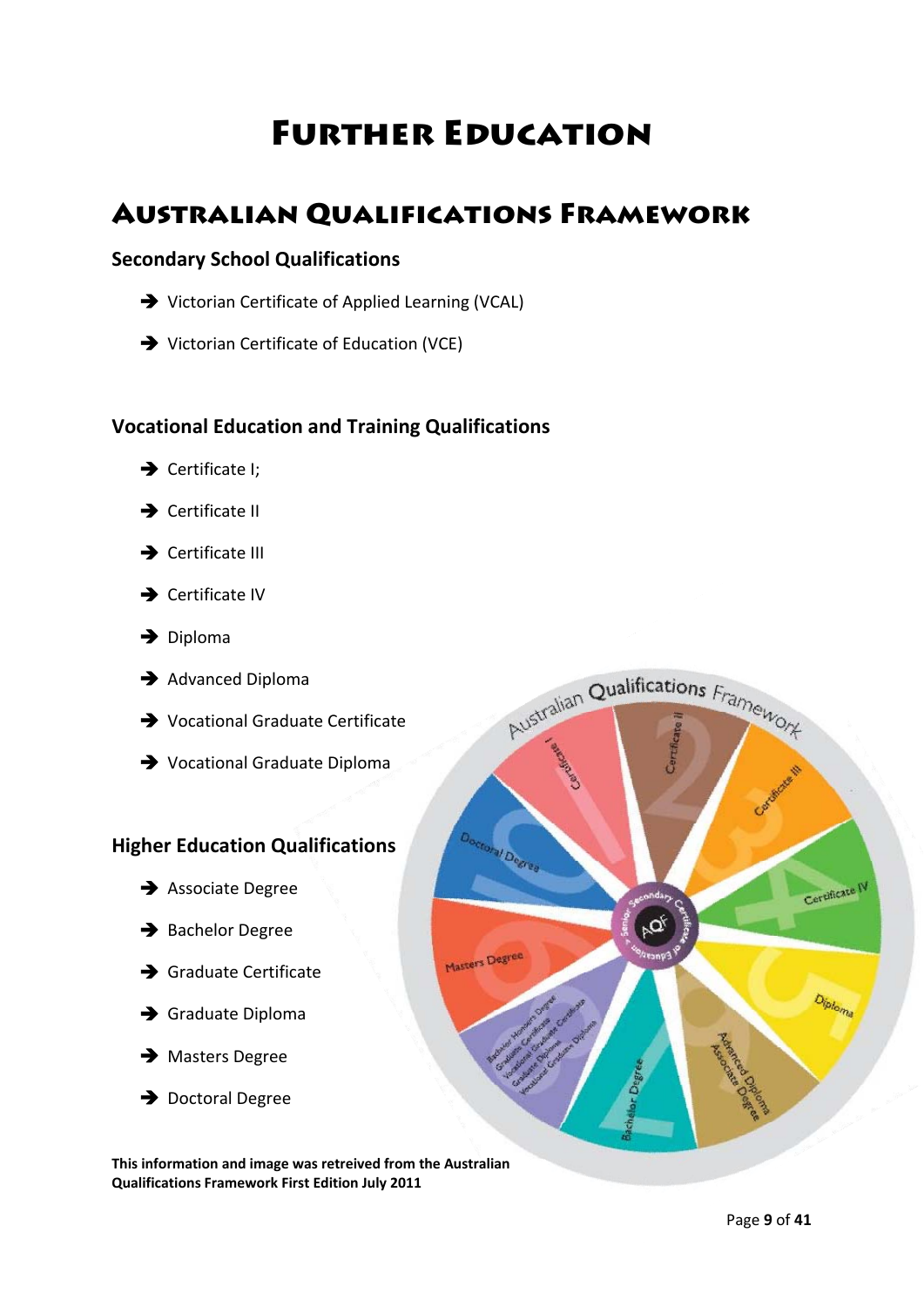## Learn Local Providers

Learn Local Providers, previously known as Adult Community Further Education (ACFE), offer an opportunity for students 15 years old and over to return to study, gain new skills and plan for their future. They offer a variety of courses including basic learning skills



and accredited senior education certificates. Learn Local Organisations provide a less formal environment for students to improve their general education skills, which can ultimately assist them in completing secondary education. They also offer Pre‐Accredited and Accredited courses. For further information on Learn Local Providers and for their location visit [www.dpcd.vic.gov.au/communitydevelopment/acfe](http://www.dpcd.vic.gov.au/communitydevelopment/acfe)

# Registered Training Organisation

A registered training organisation (RTO) is a State or Territory registered organisation that provides students with nationally recognised certificates through assessments and training. RTOs may include TAFE institutes, private providers, community providers, schools, higher education institutions, industry organisations and enterprises. The courses offered by RTO'S include office administration, construction, automotive, mentoring and many more. For more information about RTO's and what courses are available throughout Victoria visit [www.training.gov.au](http://www.training.gov.au/)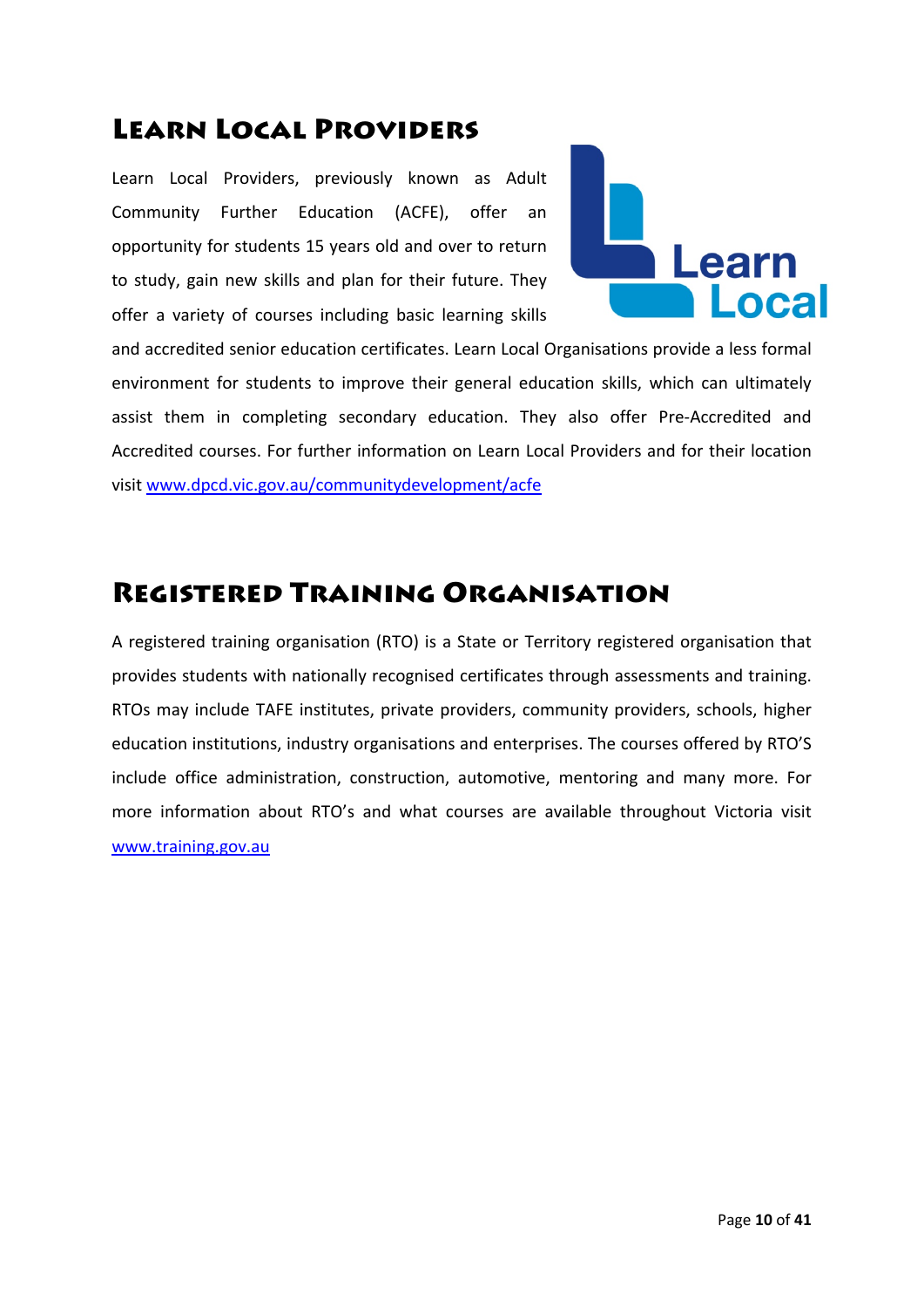# Technical and Further Education (TAFE)

Technical and Further Education (TAFE) institutes provide an affordable and flexible option for students wanting to gain vocational training and education. They deliver training for a wide range of courses at certificate, diploma and advanced diploma level, with some TAFE's now offering degree courses. TAFE's offer the option to study full‐time, part‐time, during the day or night or even online through correspondence. Fees for TAFE vary depending on your chosen course and on your eligibility for government funding. If you are eligible for a government subsidised placement, a majority of the cost of your course will be funded by the government and you will pay the balance of the tuition fees. Additionally, if you are a concession card holder you can receive a reduction of your tuition fees, but you must contact the training provider in regards to your eligibility. TAFE's also offer VET Fee‐Help, an Australian Government Loan Scheme, to assist their students studying at the Diploma level in deferring the payment of their course. For information about TAFE'S across Melbourne and the courses they offer, visit [www.tafe.vic.gov.au](http://www.tafe.vic.gov.au/)*.*

## Chisholm Institute

Chisholm offers a wide range of courses including pre‐apprenticeships, apprenticeships, certificates and advanced certificates, diplomas and advanced diplomas. Chisholm accepts applications through VTAC and written submission depending on the requirements of each course. For further information visit [www.chisholm.edu.au](http://www.chisholm.edu.au/) or call 1300 244 746

#### $→$  **Berwick Campus** 25 Kangan Drive Berwick 3806

Î **Berwick Technical Education Centre (TEC)**

Berwick TEC is a unique learning environment that allows students under 20, who have not yet completed Year 12, to gain a qualification that will assist them in acquiring employment or tertiary placement faster.

- $→$  **Cranbourne Campus** New Holland Drive Cranbourne 3977
- $→$  Dandenong Campus 121 Stud Rd Dandenong 3175
- Î **Frankston Campus** Fletcher Rd Frankston 3199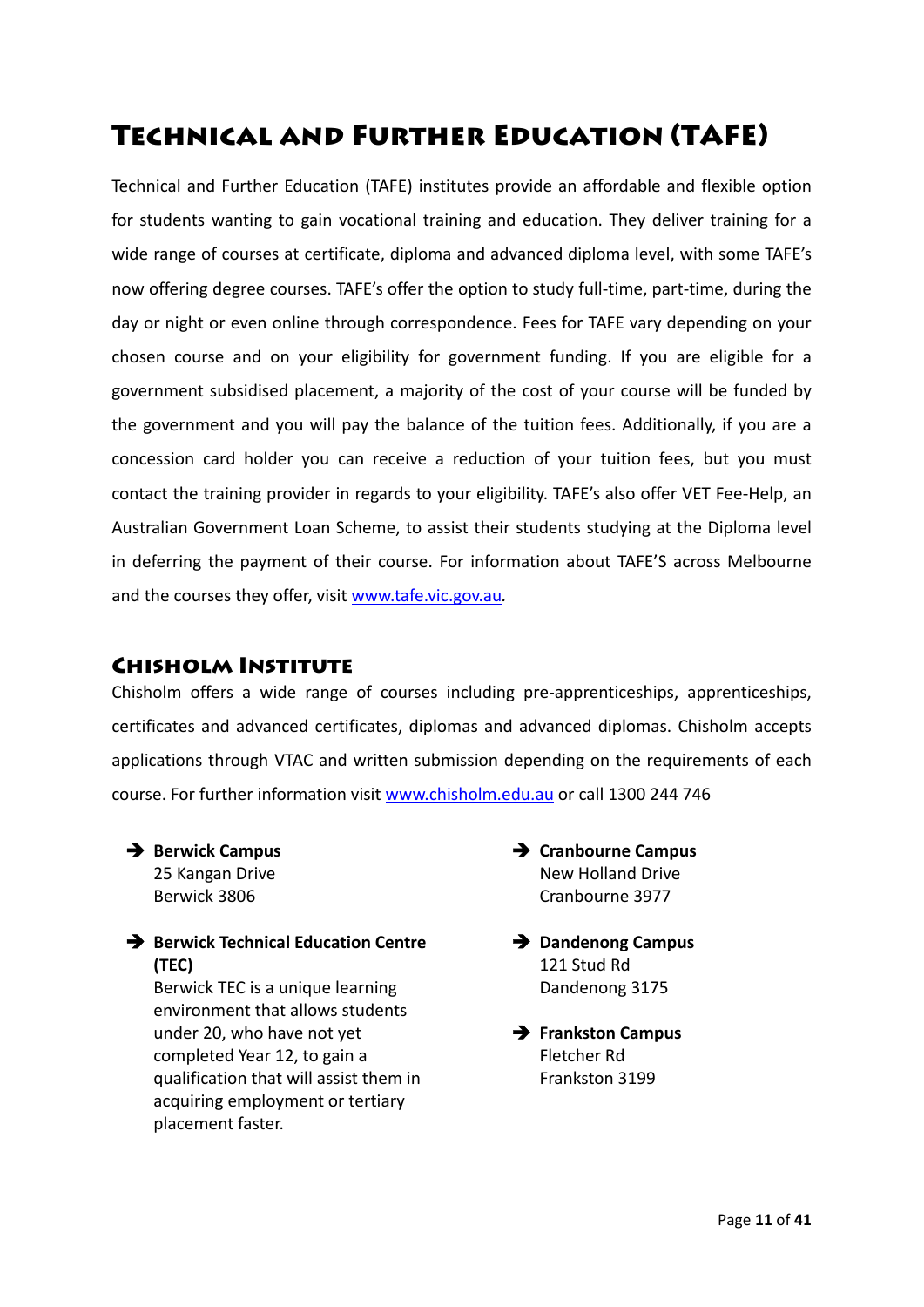## Holmesglen

Holmesglen offers over 600 courses with flexible delivery over three campuses. These include pre-apprenticeships, apprenticeships, certificate, diploma and degree courses.

For further information visit

[www.holmesglen.edu.au](http://www.holmesglen.edu.au/) or call (03) 9564 1555

- Î **Chadstone Campus** Cnr Batesford & Warrigal Road Chadstone 3148
- Î **Waverley Campus** 585 Waverley Road Glen Waverley 3150
- $→$  **Moorabbin Campus** 488 South Road Moorabbin 3189

## Box Hill Institute

Box Hill Institute offers 400 full‐time and part‐time courses with flexible study options.

For further information visit www.boxhill.edu.au or call (03) 9286 9222.





## Î **Nelson Campus**

853 Whitehorse Road Box Hill 3128

 $→$  **Ceylon Campus** 30 –32 Ceylon Street Nunawading 3131

## Swinburne TAFE

Swinburne TAFE offers a wide range of courses including pre‐apprenticeships, apprenticeships, diplomas and advanced diplomas. Additionally, Swinburne offers pathway opportunities from TAFE to University for students to gain maximum benefit from their previous studies. For more information about courses Swinburne offer and locations of their campuses, visit [www.tafe.swinburne.edu.au](http://www.tafe.swinburne.edu.au/)

## RMIT TAFE

RMIT have adopted a practical approach to education by offering a wide range of TAFE courses that allow students to gain relevant skills in an industry of their choice. Courses offered by RMIT include business administration, art and design, information technology, science and many more. Additionally, RMIT offers pathway opportunities for students to gain recognition of prior learning. For further course information and locations, visit [www.rmit.edu.au](http://www.rmit.edu.au/)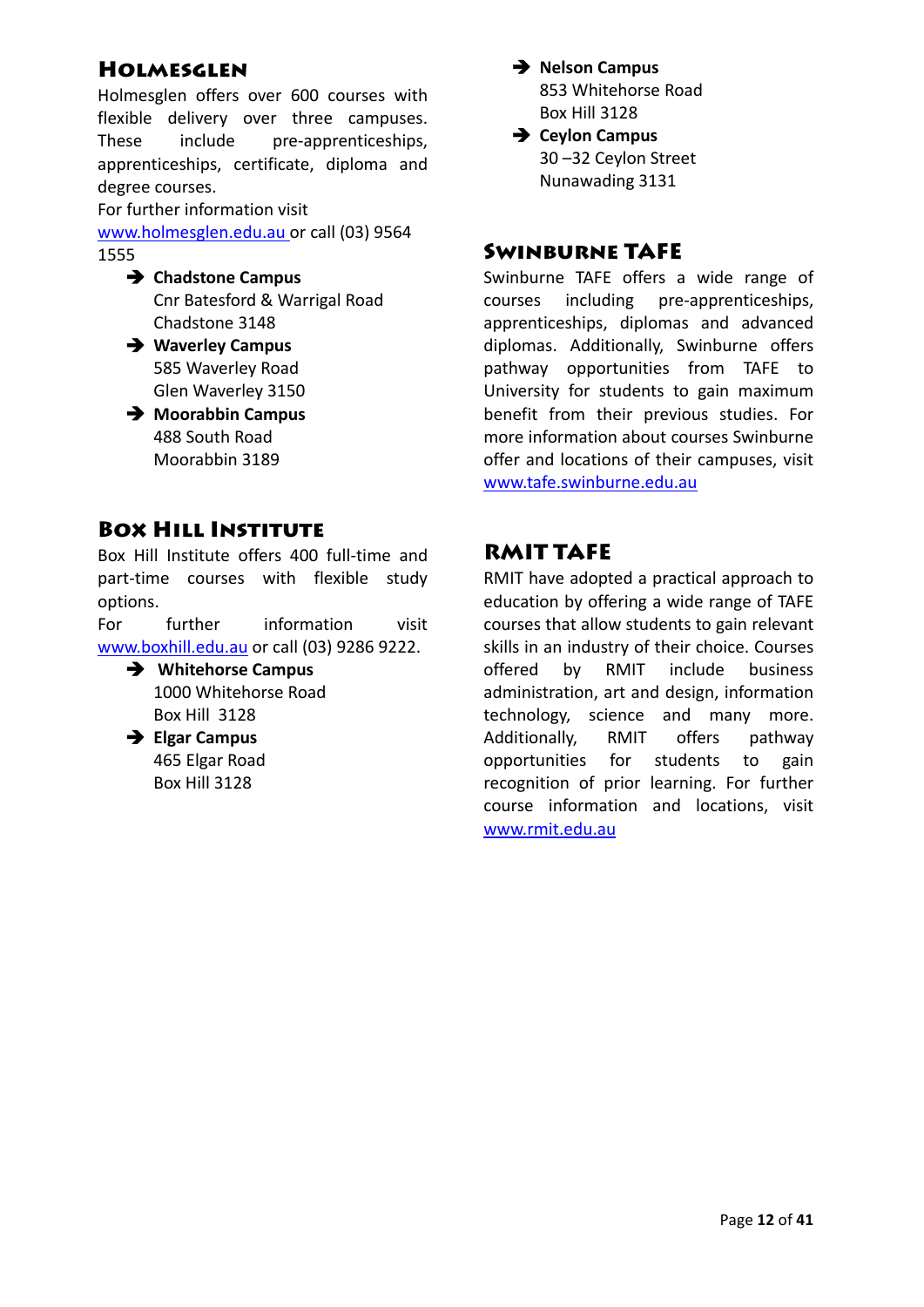# Apprenticeships and Traineeships

Apprenticeships and Traineeships combine practical work and training to give you a nationally recognised qualification and the experience you need to get the career you want. Apprenticeships and Traineeships can be:

- Full time or part time
- Started while you are still at school or post‐secondary
- In more than 500 occupations from small business to multimedia, sports to retail
- Stepping‐stones to ongoing employment or further education

There are two types of organisations that can help you:

**Group Training Organisations** provide employment and often training to apprentices and trainees. They create employment for you by organising placements with 'host employers' who provide you with on-the-job training and experience in your trade. Host employers effectively 'hire' you from group training organisations. Many GTO's are specifically set up to help young people get an apprenticeship or traineeship.

**Australian Apprenticeship Centres** provide support and advice to the public on all apprenticeship and traineeship matters. Although they do not actually find work, they are great sources of advice and information on the different apprenticeships and traineeships available, what they involve, training options and your rights and responsibilities as an apprentice or trainee. All the services provided by Australian Apprenticeship Centres are free.

**Australian Apprenticeships** can be used to define either an apprenticeship or a traineeship. These two types of qualifications differ slightly, but have a few things in common.

You need to be employed in order to complete an Australian Apprenticeship and this employer will pay you a training wage while you learn; either at TAFE or an accredited training organisation. You must complete on the job training as well as structured training (TAFE or training organisation). With some qualifications you are able to complete your structured training in the workplace. At the completion of your Australian Apprenticeship, you will receive a nationally recognised qualification.

**Apprenticeships** are usually trade based occupations (eg. mechanics, hairdressing, and building) which take up to 3 to 4 years to complete at a full-time pace. In most of these qualifications, you need to have a completed the full apprenticeship to be qualified in that particular profession.

**Traineeships** tend to be non-trade based occupations with some exceptions. They are completed over 1 to 2 years full-time or part-time. Training may be completely on the job or a combination of on and off the job. Unlike apprenticeships, with a traineeship your qualification is complete as soon as you finish the structured training, so you can often complete them before the nominal duration if you work hard.

To find out if a qualification is an apprenticeships or a traineeship contact your local Australian Apprenticeship Centre.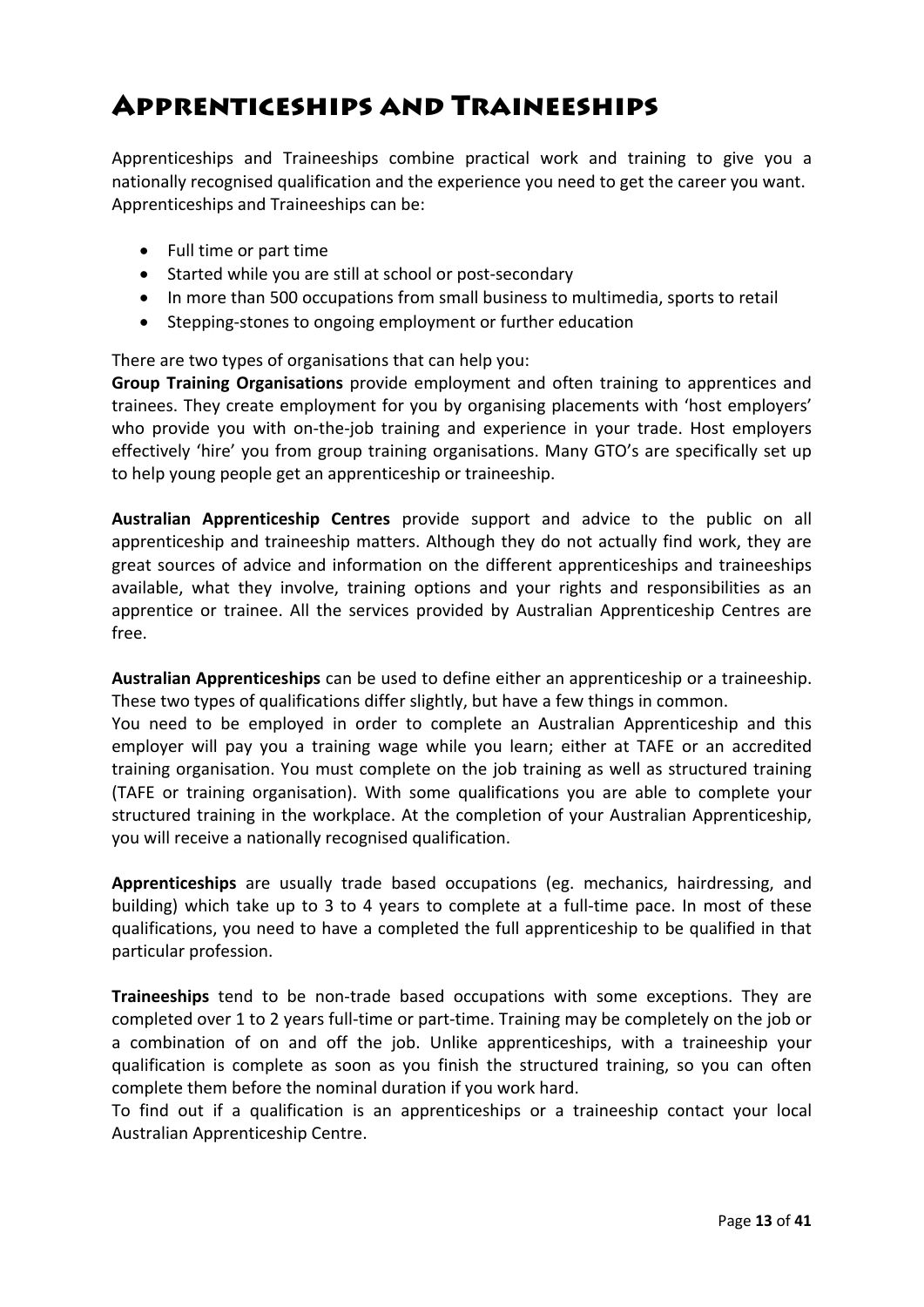**Pre Apprenticeship Courses** help prepare you to start an. They are completed full‐time over 16 weeks at TAFE

#### **Eligibility**

Any job seeker is eligible to apply for an Apprenticeship position, provided they are an Australian citizen or permanent resident (or a New Zealand passport holder)

You do not have to be registered with Centrelink or unemployed to apply for an Australian Apprenticeship.

However, most employers prefer to take on apprentices who are under 21 years old as they qualify for the apprentice training wage.

If you have a disability, your employer may receive assistance for tutorial, interpreter and mentor services or funding under the disabled Australian apprenticeship wage support program.

For further information and to find out if you are eligible, contact your local Australian Apprenticeship Centre

#### **What you need to do to get an Apprenticeship or Traineeship**

- **1.** Find an employer by contacting:
	- Employers from industries you are interested in
	- Local Group Training Organisations
	- Australian Apprenticeship Centres
	- Centrelink or Job Services Australia
	- Search advertised job vacancies

**2.** Once you start employment as an apprentice you will need to contact any Australian Apprenticeships Centre (AAC) to sign you and your employer into an apprenticeship contract.

For more information visit: [www.australianapprenticeships.gov.au](http://www.australianapprenticeships.gov.au/) [www.grouptraining.com.au](http://www.grouptraining.com.au/) [www.jet.org.au](http://www.jet.org.au/)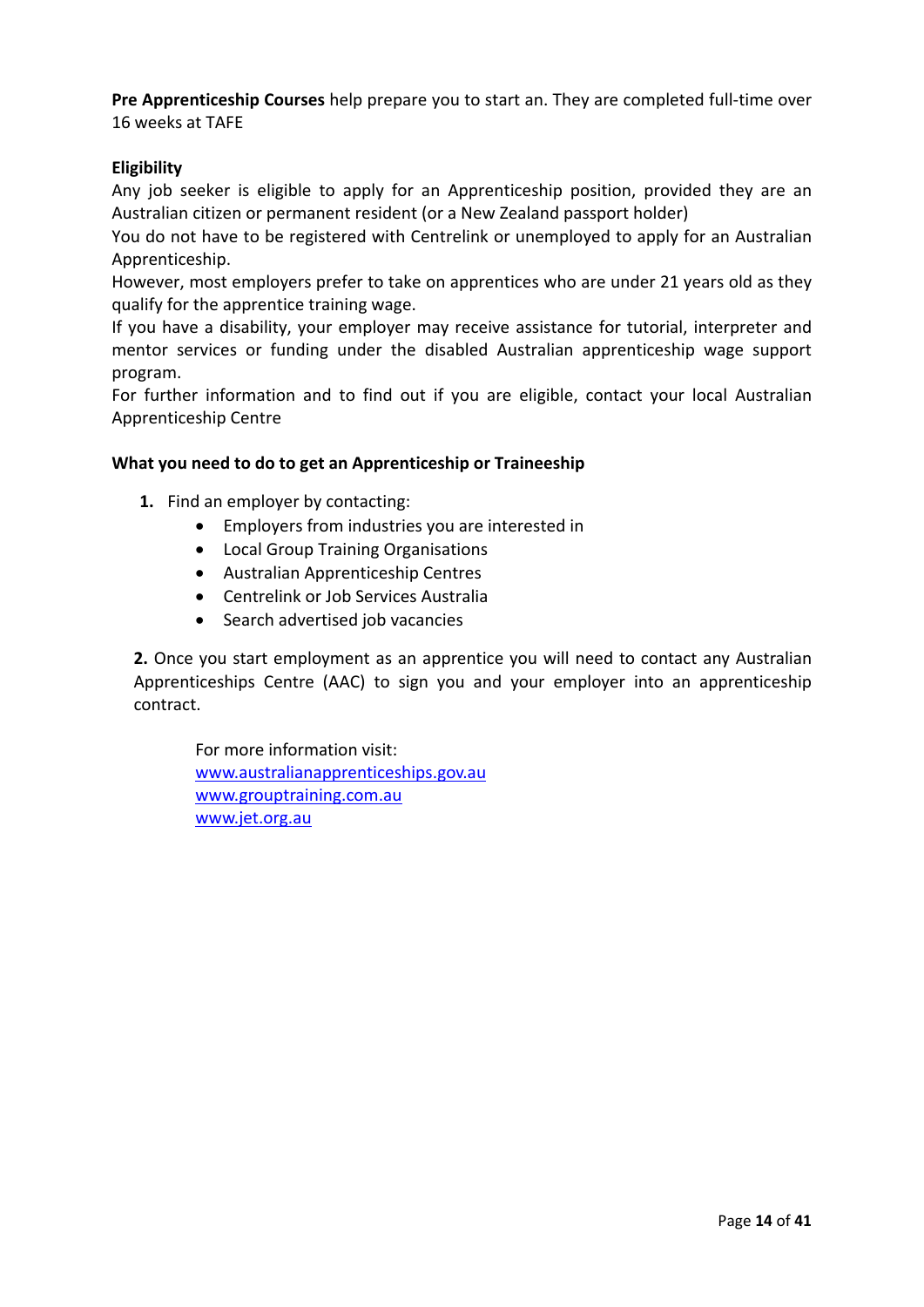## Australian Apprenticeship centres

#### **Apprenticeships Group Australia**

Phone: 1300 242 000 303 Collins Street Melbourne 3000 Phone: (03) 9613 6700 [www.agaustralia.com.au](http://www.agaustralia.com.au/)

#### **Apprenticeships Melbourne**

Knox City O‐zone 425 Burwood Hwy Wantirna South 3152 Phone: (03) 9837 8777 [www.apprenticeshipsmelbourne.com.au](http://www.apprenticeshipsmelbourne.com.au/)

### **MEGT**

Phone: 1300 365 022 Suite 2 29 Princes Highway Dandenong 3175 Phone: (03) 9791 4577

#### **Sarina Russo**

Unit 1 31‐33 Robinson Street Dandenong 3175 Phone: (03) 9794 4500 **or**

Shop HM2A Fountain Gate Shopping Centre Overland Drive Narre Warren 3805 Phone: (03) 9705 3500 [www.sarinarusso.com.au](http://www.sarinarusso.com.au/)

### **VECCI**

Phone: 1300 365 336 Suite 4, 71 Robinson Street Dandenong 3175 Phone: (03) 9792 9572 [www.vecci.org.au](http://www.vecci.org.au/)

## Local Group Training **ORGANISATIONS**

**LINK Employment & Training** 290 Thomas St Dandenong 3175 **Phone:** 1300 135 008 [www.linkemploy.org.au](http://www.linkemploy.org.au/)

**Link Employment & Training Technical Training Centre** 89 Cheltenham Road Dandenong 3175 **Phone:** 1300 135 008

**Southern Suburbs Group Training** Suite2 12 Jamieson Street Cheltenham 3192 **Phone:** (03) 9583 9444 [www.ssgt.com.au](http://www.ssgt.com.au/)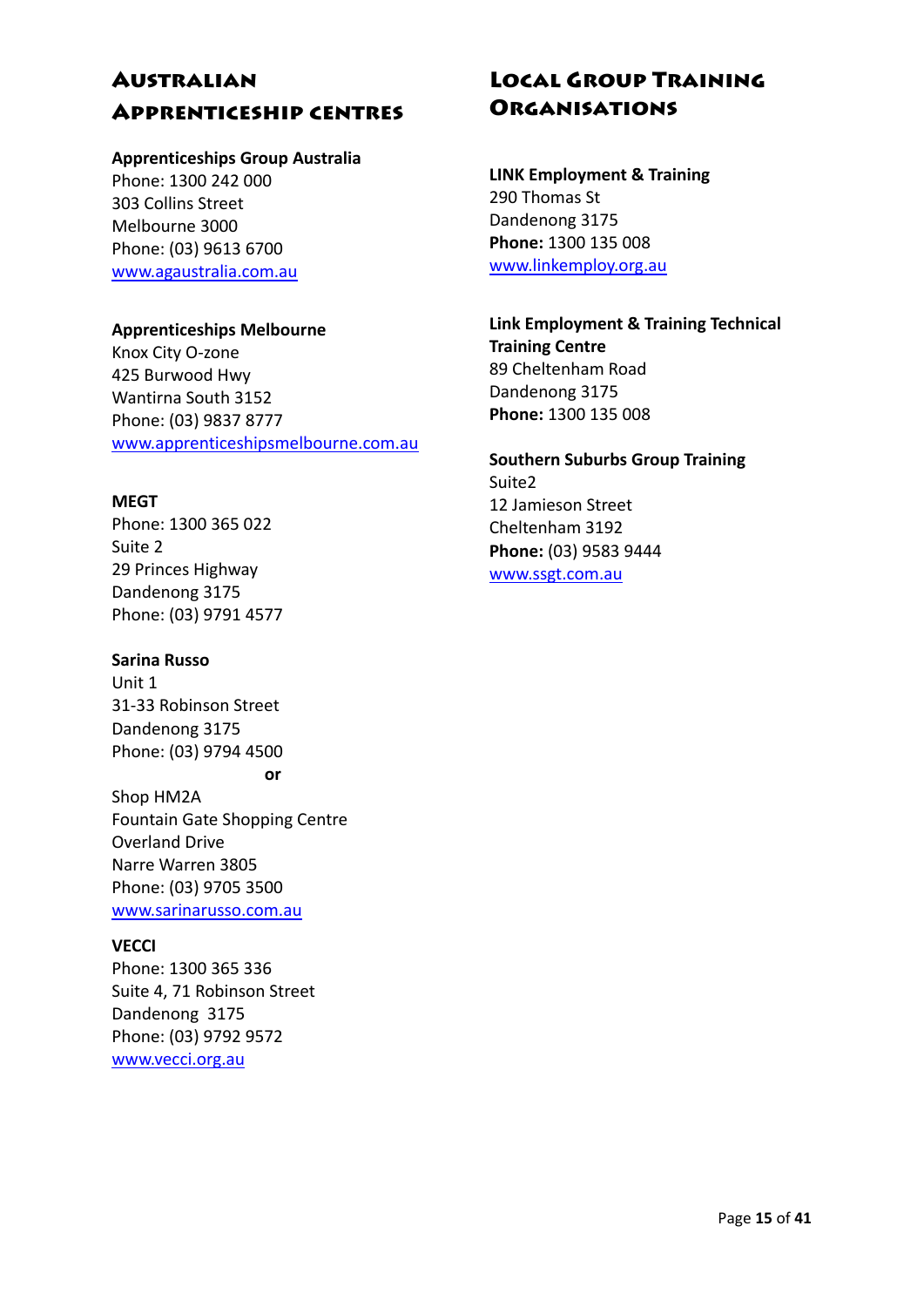## Group training organisations

There are a number of specialists Group Training Organisations that concentrate on specific industries all over Victoria. For a full list of Group Training Organisations see [www.grouptraining.com.au](http://www.grouptraining.com.au/)

#### **AFL Sportsready Ltd**

Sports and Recreation Industry, Horticulture M.C.G, Brunton Avenue Jolimont 3002 **Phone:** (03)8663 3030 [www.aflsportsready.com.au](http://www.aflsportsready.com.au/)

#### **Australian Industry Group Training Services**

Business, Retail, Transport and others 20 Queens Road Melbourne 3004 **Phone:** (03) 9867 0111 [www.aigts.com.au](http://www.aigts.com.au/)

#### **Apprenticeships Group Australia**

Factory 1, 96 Hallam South Road Hallam 3803 **Phone:** (03) 8786 4500 For all apprenticeship careers enquiries please call **1300 242 000** or visit [www.agaustralia.com.au/careers](http://www.agaustralia.com.au/careers)

### **Master Plumbers Group Apprentice Scheme** Plumbing Industry 525 King Street West Melbourne 3003 **Phone:** (03) 9329 9622 [www.plumbingcareer.com.au](http://www.plumbingcareer.com.au/)

#### **LINK Employment & Training**

290 Thomas St Dandenong 3175 **Phone:** 1300 135 008 [www.linkemploy.org.au](http://www.linkemploy.org.au/)

#### **VACC**

Automotive 464 St Kilda Road Melbourne 3004 **Phone:** (03) 9829 1130 [www.vacc.com.au](http://www.vacc.com.au/) [www.autoapprenticeships.com.au](http://www.autoapprenticeships.com.au/)

#### **370 Degrees Group**

Engineering, I.T, Business and others 1024 Lygon Street Carlton North 3054 **Phone:** (03) 9381 1922 [www.370degrees.com.au](http://www.370degrees.com.au/)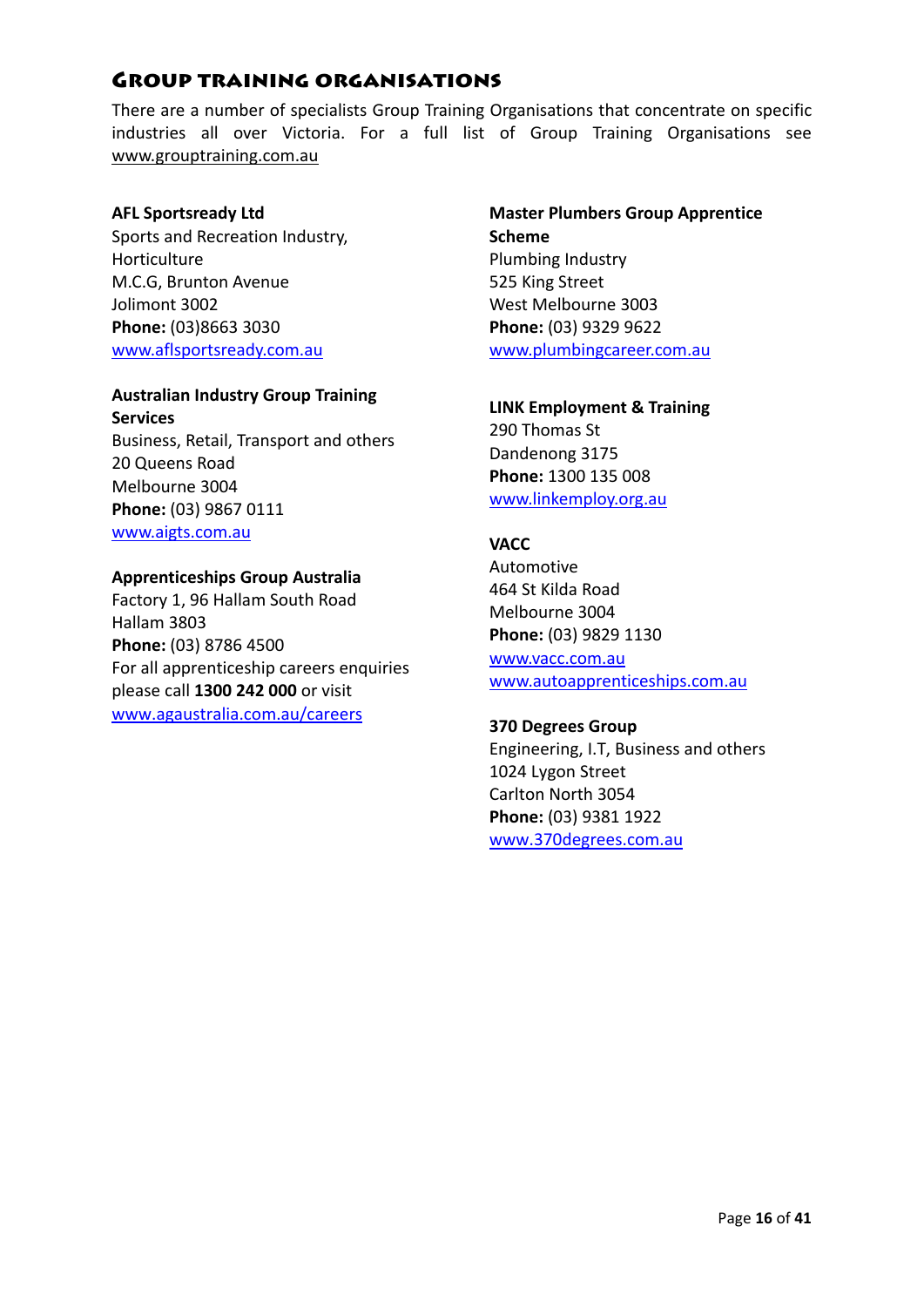# Tertiary Studies

Year 12 School leavers who have applied to VTAC for University and TAFE courses need to make sure they meet all deadlines for applications, extra requirements, changing preferences, offers and enrolments.

#### **Calender of Important Dates 2011:**

| <b>Applications</b>                                | <b>OPEN</b>            | <b>CLOSE</b>          |
|----------------------------------------------------|------------------------|-----------------------|
| Timely application                                 | 1 August (9am)         | 30 September<br>(5pm) |
| Late application                                   | 30 September<br>(7pm)  | 11 November<br>(5pm)  |
| Very late application                              | 11 November<br>(7pm)   | 9 December<br>(5pm)   |
| <b>SEAS application</b>                            | 1 August (9am)         | 11 October (5pm)      |
| Scholarship application                            | 1 August (9am)         | 21 October (5pm)      |
| <b>Change of preference</b>                        | <b>OPEN</b>            | <b>CLOSE</b>          |
| August - October                                   | 1 August (9am)         | 28 October (5pm)      |
| November - December (for all applicants except IB, | 28 November            | 21 December           |
| WA and NZ NCEA)                                    | (9am)                  | (5pm)                 |
| November - December (for IB, WA and NZ NCEA)       | 28 November            | 6 January 2012        |
|                                                    | (9am)                  | (5pm)                 |
|                                                    |                        |                       |
| <b>VCE results and ATAR</b>                        | <b>OPEN</b>            | <b>CLOSE</b>          |
| VCE results and ATAR website service               | 16 December            |                       |
|                                                    | (7am)                  |                       |
| VCE results and ATAR mail service                  | 19 December            |                       |
| <b>Offers</b>                                      | <b>OPEN</b>            | <b>CLOSE</b>          |
| Early offers                                       | 25 November            |                       |
|                                                    | (2pm)                  |                       |
| International offers                               | 10 January 2012        |                       |
|                                                    | (2pm)                  |                       |
| Round 1 offers                                     | 16 January 2012        |                       |
|                                                    | (5pm)                  |                       |
| Round 2 offers                                     | 3 February 2012        |                       |
|                                                    | (2pm)<br>February 2012 |                       |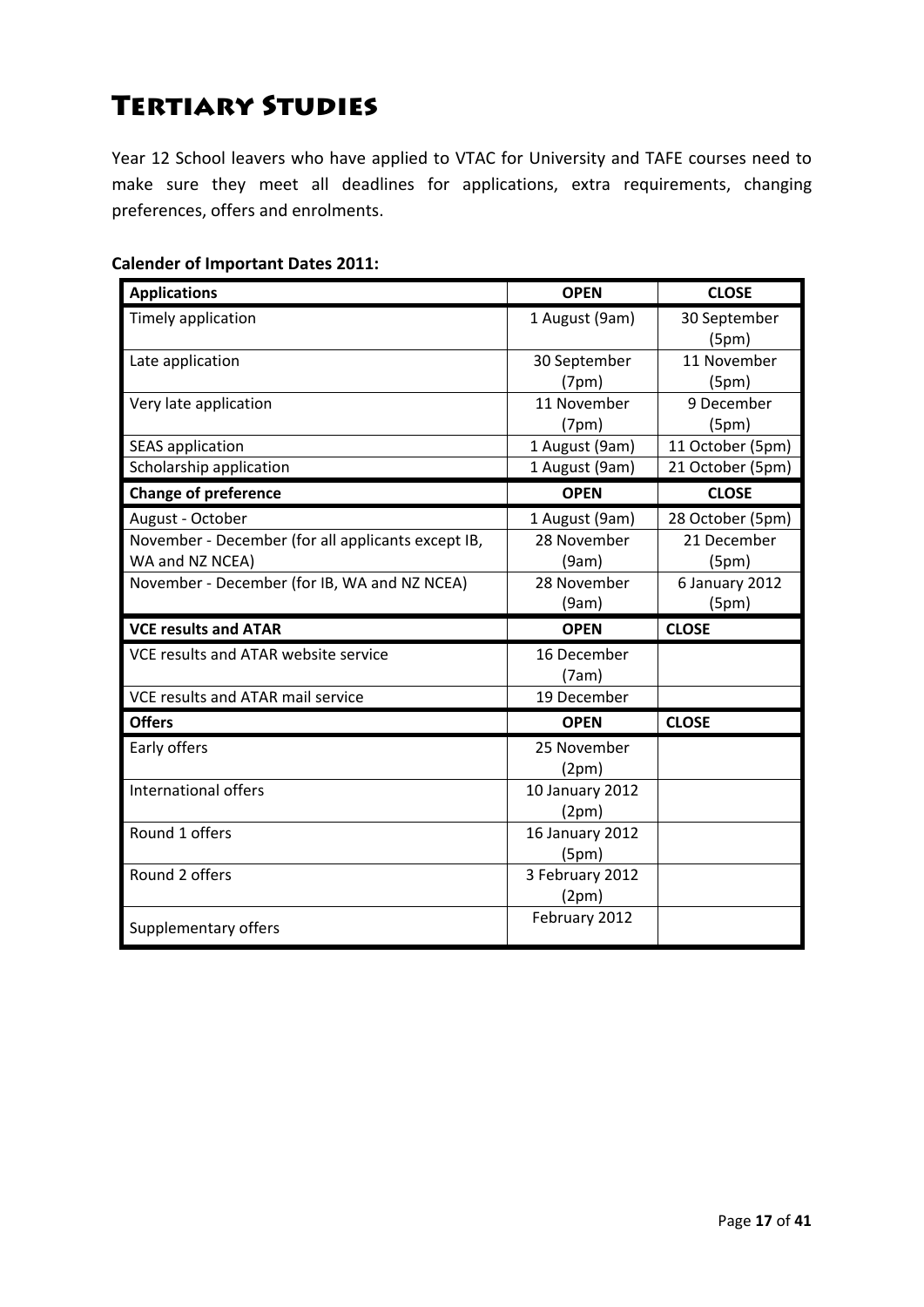## Extra Requirements for VTAC Courses

There are extra things you need to do after you have applied for some VTAC courses. Examples are application forms, pre‐selection kits, interviews, folios, auditions and attending information sessions. Be sure to complete these for courses you have applied for and any you may wish to add during the Change of Preference period in December. Treat optional extra requirements as compulsory, if you are serious about gaining an offer. **NB:** If you don't complete extra requirements, you will not be considered for a course, even if your ATAR is very high!

Note: The Special Entry Access Scheme (SEAS) is the umbrella program run by most institutions for applicants who have experienced educational disadvantage. SEAS plays a very specific function in selection. If you have a disability or medical condition you may be eligible to apply under category 5. If you are from a non‐speaking English background you may be eligible for category 2. Visit the VTAC website for further information: [www.vtac.edu.au/seas/categories](http://www.vtac.edu.au/seas/categories)

Additionally, some Universities give special consideration to under‐represented schools. There are many under‐represented schools in the South East area. Check if your school is considered to be under‐represented by visiting:

[www.vtac.edu.au/seas/291](http://www.vtac.edu.au/seas/291-category-7-under-represented-schools)‐category‐7‐under‐represented‐schools

## Change of Preference Guidelines

When you get your ATAR on December 16th you will need to assess whether you need to change your preferences. **Preferences must be changed by 5pm on Dec 21.**

Please note

- To maximise the chance of getting a Round 1 offer, your last preference needs to be at least 10‐15 ATAR points below your score (based on the previous year's ATAR data). You might want to consider nominating a TAFE course to increase your chance of an offer further.
- Leave your dream course as your first preference if you can afford to, even if it's up to 10 ATAR points above your score**.** Check the list of new and cancelled VTAC courses on www.vtac.edu.au
- Only add courses you are definitely eligible for check prerequisites and minimum study scores, extra requirements, deadlines etc
- Check that you have applied for a type 1 course (Commonwealth Supported Place or VET place with government funding) rather than a type 2 course, which is full fee paying
- Contact your Careers teacher if you need advice.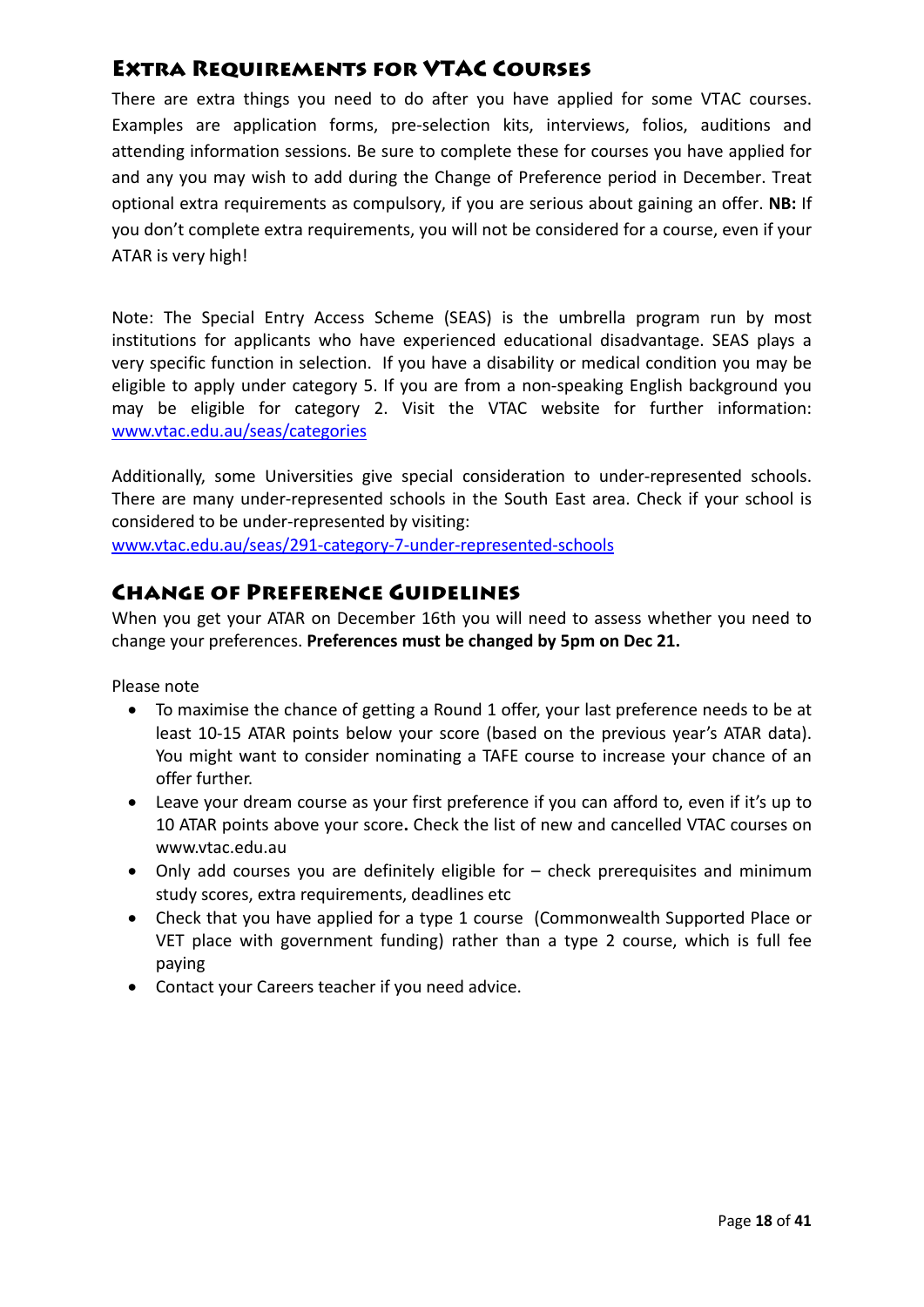## What happens after Change of Preferences?

The VTAC Guide has a section on how offers are made and how to accept, reject and defer any offer that you may receive. Remember to accept your first round offer by the deadline. To do this, you will need to attend enrolment as advised by your **Letter of Offer**. You will still be eligible for **any** later offers. If you get a better offer in a later round, or if you change your mind about enrolling, you can reject your first offer THEN.

However if you don't accept an offer by the deadline, your place will be offered to someone else. It will be too late to change your mind!

## WHAT IF YOU DON'T GET A **VTAC** OFFER?

If you didn't get a first round offer you can use the Application for Irregular Offer form after the close of first round offers. This form can be downloaded from the VTAC website and **is** used for:

- Making a course you have not previously listed as your first preference as long as it doesn't have extra requirements you should have completed earlier
- Changing your first preference to a course that was lower on your original list of preferences

This form cannot be photocopied. Do not use ink on form – pencil only. DO NOT POST. Take directly to selection officers, but do not leave it there unless they are reasonably sure you have a place. Be sure to get a time to have an answer about your Irregular Offer application – the longer you leave it, the more places are filled in other courses. Check VTAC website for courses with places still available – this should be available after the close of first round offers.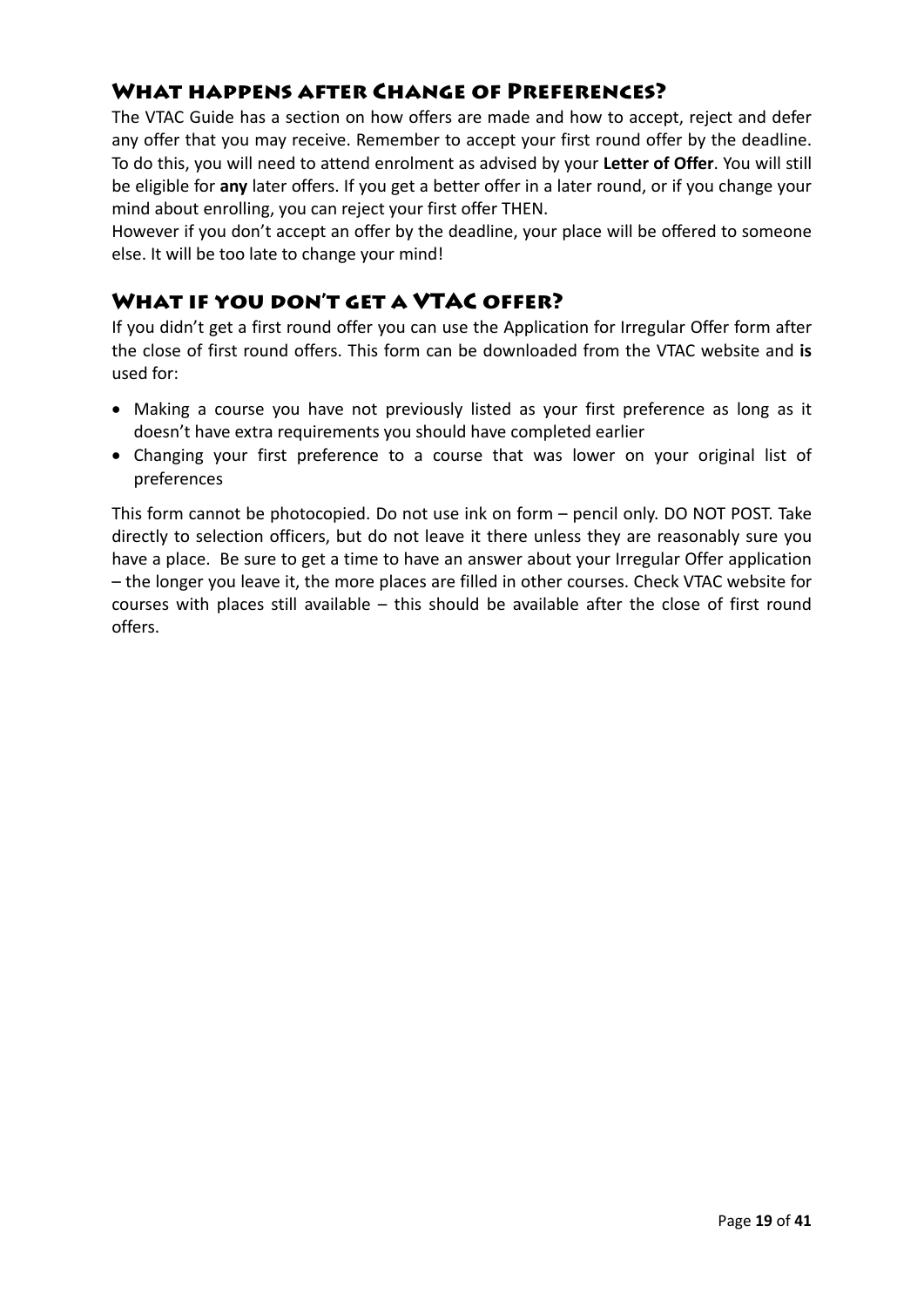## Other Options

- Contact your Careers teacher as soon as possible to discuss your options
- Some TAFE courses in the VTAC Guide may accept direct applications for courses which still have vacancies
- Direct applications can be made to TAFE for certificate 2 or 3 courses or you can apply directly for a part‐time place in a VTAC TAFE certificate 4 or diploma course, and then convert to full-time when/if a place becomes available.
- Some newly accredited university and TAFE courses may also be available by direct application. See university/TAFE websites and newspapers for details
- Consider alternative pathways, bridging/foundation courses etc. For example: Chisholm Institute offers Diplomas that articulate into the second year of a Bachelor degree. Monash University offers the Diploma of Tertiary Study (DoTS). DoTS is a one year program studied at either the Berwick, Gippsland or Peninsula campuses that offers students first year university study with extra academic support. Successful students can then apply to enter  $2^{nd}$  year of the degree program. Post-ATAR applications are made directly to the University.
- Further course options, including certificate and degree programs, are available through private institutions and colleges. Speak to your Careers teacher to discuss these opportunities.
- Midyear entry is also available in some courses by direct application. University and TAFE websites usually start publishing these vacancies from mid – May each year.
- Year 12 Portfolio Development Hallam Senior Secondary College Some universities require a portfolio for admission into particular courses such as media, visual arts and graphic design.

Hallam Senior Secondary College offer a one year course for post secondary students, so that they can develop a portfolio for tertiary study admission. Students will enrol in Certificate IV in Visual Art and Contemporary Craft, as well as Extension VCAL.

If the student decides not to proceed with further study, the Certificate IV will give them the qualifications for an entry level job in the art and design industry. Entry requirements include an interview, presentation of a portfolio of visual art work and more.

Please contact Hallam Senior Secondary College for further details

## Fees for Tertiary Study

There are four types of fees for tertiary courses:

- CSP (Commonwealth Supported Places) ‐ these are partially paid for by the government, and the student component can be paid up front, or deferred (now called HECS-HELP) until the student graduates and earns a minimum annual income.
- Fee Paying offered by Independent Tertiary Colleges (ITC's) and TAFE providers. There is no government contribution for these places and unless you receive a scholarship, you will be liable for the full cost of the course
- International these are full fee courses for international students
- VET Course Fees if you were 20 years or older on Jan 1 2011‐ your eligibility for a Government funded Vocational Education and Training (VET) place cannot be determined at the time of application. Eligibility and hence the fees, will be determined by the institution providing the course at the time of enrolment.

For further details on the information in this section visit: [www.vtac.edu.au](http://www.vtac.edu.au/)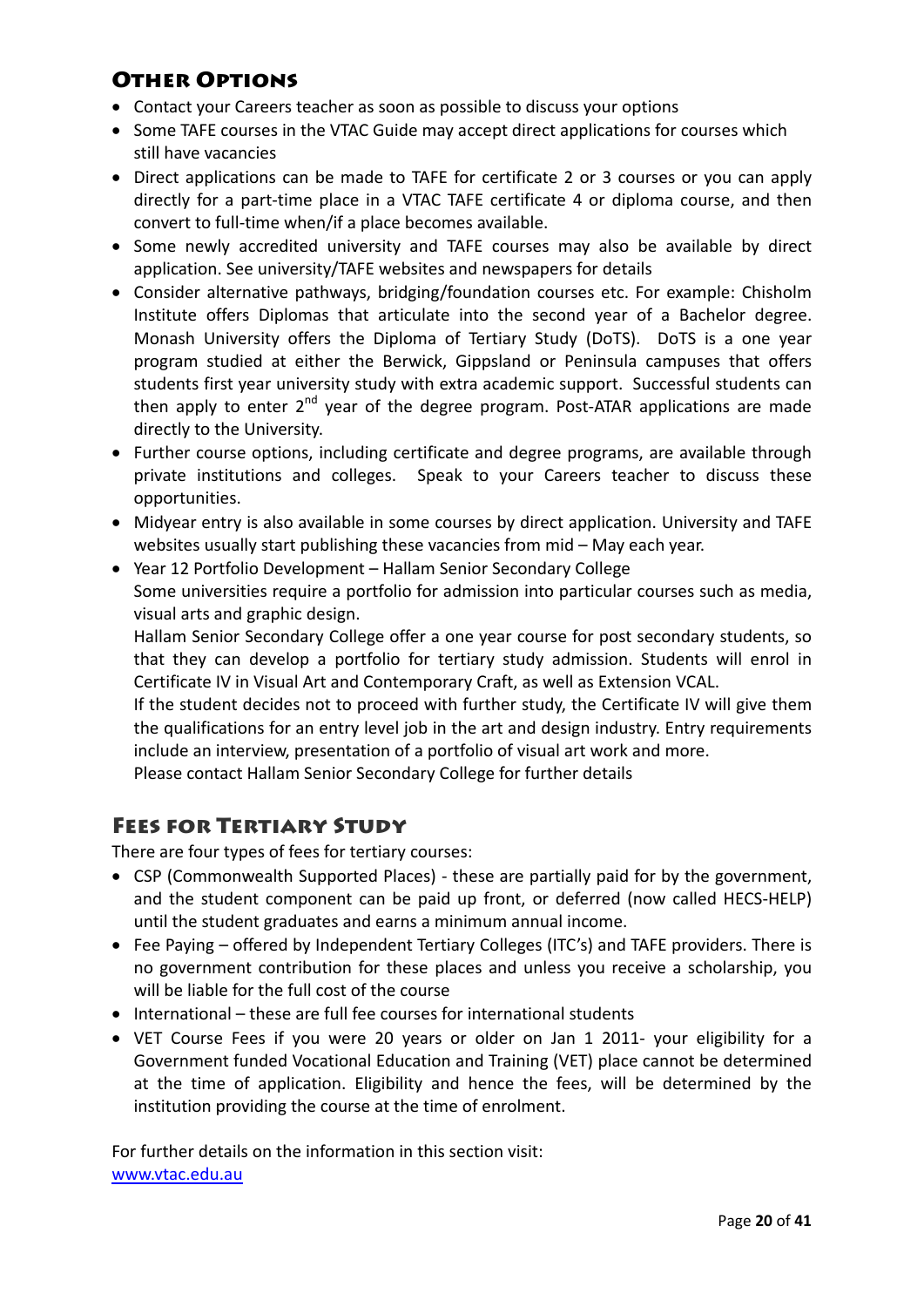## PAYING For Your Studies (help loans)

**HECS-HELP** is a loan available to eligible students enrolled in Commonwealth supported places. If you receive a HECS‐HELP loan, the Australian Government pays the loan amount directly to your higher education provider on your behalf and you pay the amount off when you earn over a specific amount.

**FEE‐HELP** is a loan given to eligible fee‐paying students to help pay part or all of their tuition. You can borrow up to the amount of the tuition fee being charged by your provider. However, over your lifetime you can borrow only up to the FEE-HELP limit. This amount is indexed each year.

**VET FEE HELP** is an income contingent loan scheme that assists eligible students to pay for all or part of their VET tuition fees when studying accredited course in a TAFE setting

For more information visit the Australian Governments "Going to University" website [www.goingtouni.gov.au/Home](http://www.goingtouni.gov.au/Home)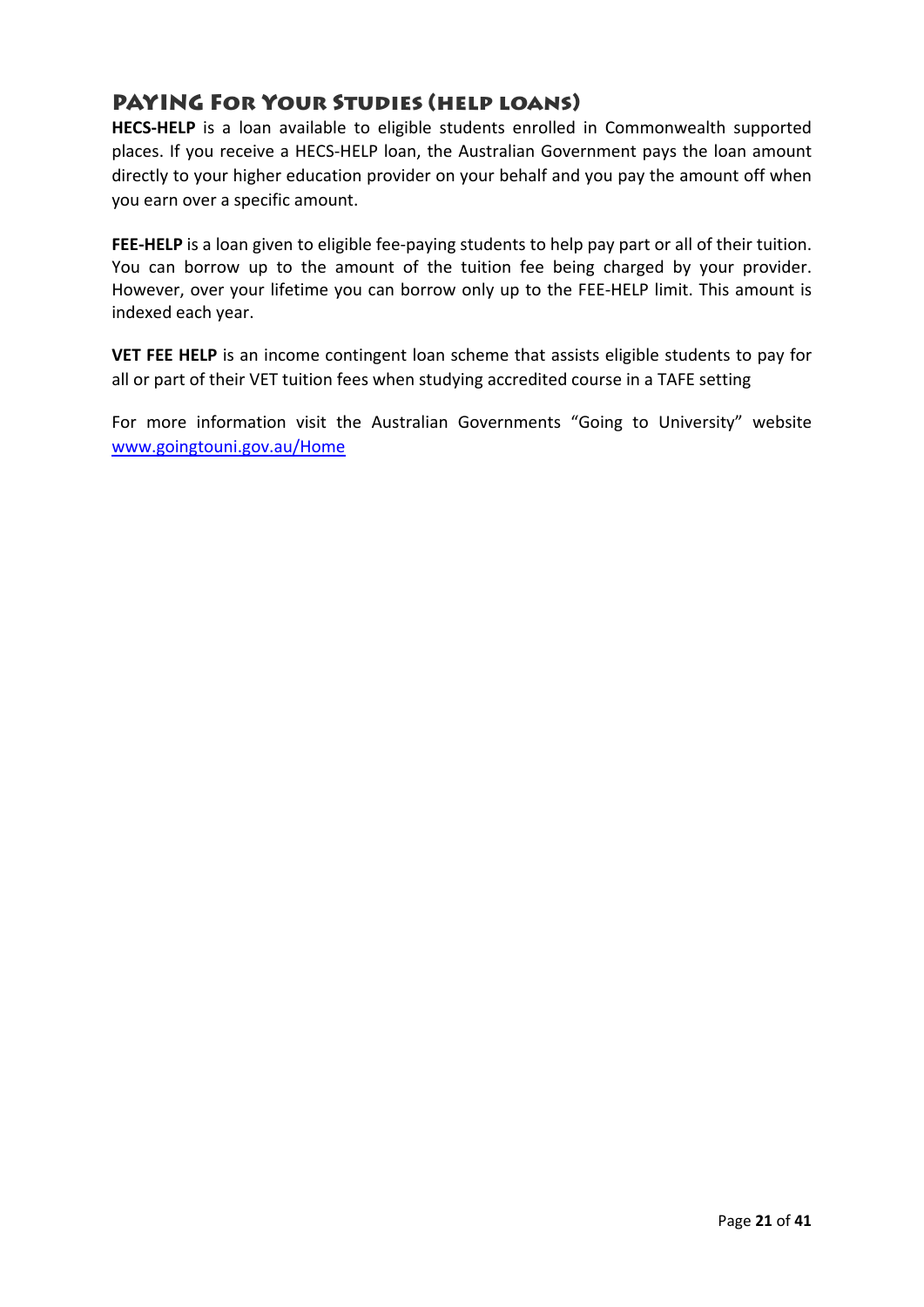# EMPLOYMENT

# Job Services Australia

Employment Services are provided by Job Service Australia Contractors, a network of private and community organisations dedicated to helping you find and keep a job. They may help you to:

- Write a Resume
- Access work experience opportunities
- Gain skills or qualifications
- Overcome barriers to employment

You are eligible for Job Search Support so long as you are not:

- working in paid employment for 15 hours or more each week
- a full-time student (unless you are only looking for apprenticeships or traineeships)
- an overseas visitor on a working holiday visa
- Prohibited by law from working in Australia.

For more information contact Centrelink Employment Services on 13 28 50 or visit [www.jobsearch.gov.au](http://www.jobsearch.gov.au/)

#### **AMES Employment Service**

**Noble Park:** (03) 9540 3765 **Springvale:** (03) 9546 0099 **Dandenong:** (03) 8791 2400 [www.ames.net.au](http://www.ames.net.au/)

#### **Campbell Page**

**Cranbourne:** (03) 5990 4170 **Narre Warren:** (03) 9293 3800 **Pakenham:** (03) 9953 4220 [www.campbellpage.com.au](http://www.campbellpage.com.au/)

**Direct Recruitment Springvale:** (03) 9558 4188 www.directrecruitment.com.au

**ECHO Australia Cranbourne:** (03) 5990 0555 **Narre Warren:** (03) 8790 1621 [www.echoaustralia.com.au](http://www.echoaustralia.com.au/)

**MAX Employment Cranbourne:** (03) 5990 0000 **Narre Warren**: (03) 8796 6500 [www.maxemployment.com.au](http://www.maxemployment.com.au/) **Reed in Partnership Dandenong:** (03) 8644 9220 [www.reedinpartnership.com.au](http://www.reedinpartnership.com.au/)

**Salvation Army Employment Plus** Springvale: (03) 8549 8400 Dandenong: (03) 8788 920 [www.employmentplus.com.au](http://www.employmentplus.com.au/)

### **Sarina Russo Job Access Dandenong:** (03) 9794 4500 **Narre Warren:** (03) 9705 3500 [www.sarinarusso.com.au](http://www.sarinarusso.com.au/)

### **WISE**

**Dandenong:** (03) 9792 9023 **Cranbourne:** (03) 5996 3511 **Pakenham:** (03) 5941 7422 [www.wiseemployment.com.au](http://www.wiseemployment.com.au/)

## **Young Jobs Australia**

**Berwick:** (03) 9769 7854 **Cranbourne:** (03) 5995 5459 **Pakenham:** (03) 5995 5459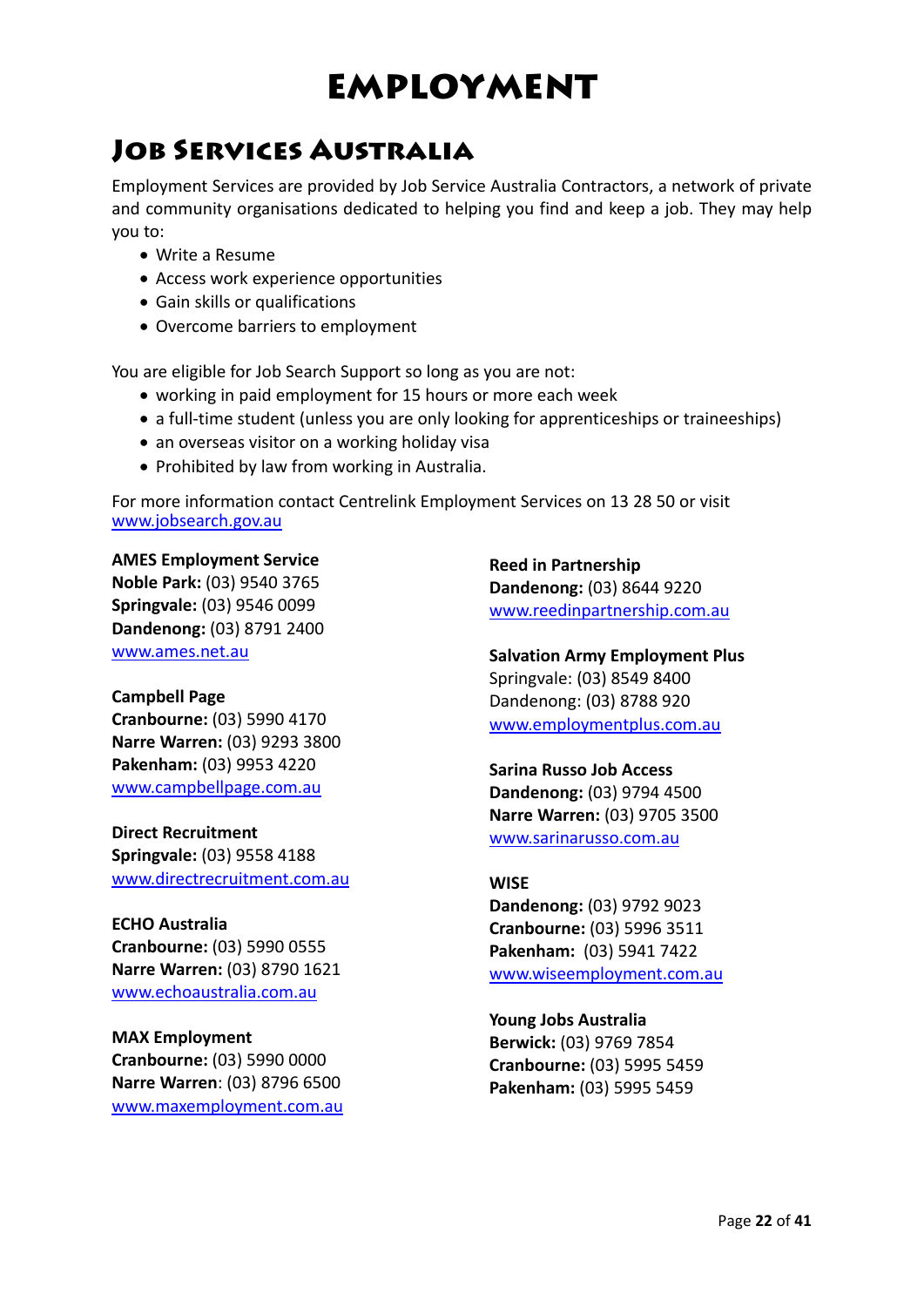# Youth Services

## YSTOP Youth Centre

Ystop provides young people aged between 12 – 25 years with a number of informative and recreational services and resources.

The services they offer include:

- Youth and family counselling
- Facilities for young people in need, predominantly those who are homeless.
- Information about drug/alcohol, law, education, finance and employment

39A Clow Street Dandenong 3175 **Phone:** (03) 9793 2155 [www.greaterdandenong.com.au](http://www.greaterdandenong.com.au/)

## Casey North Community Information and Support Service (CISS)

Casey North CISS aims to assist all members of the local community with information pertaining to services and resources they need.

Suite S1006 Office Centre Overland Drive Fountain Gate 3805 **Phone:** (03) 9705 6699 [www.caseynorthciss.com.au](http://www.caseynorthciss.com.au/) **Phone:** (03) 9702 9510

## City of Casey Youth Information Centres

Youth Information Centres provide young people aged 10 – 25 with support, information and advice on a range of issues, concerns and needs. Youth Centres can provide you with information on recreation, employment, health issues, drug/alcohol, housing, personal development programs, sexuality, family issues, legal issues and education options.

At every youth centre there is a youth worker who is there to support you and discuss any areas that are of concern to you. If the worker is unable to help you specifically, they will refer you to someone who is better qualified to assist you.

Additionally, Youth Centres have numerous activities that you can take part in, including computers with internet access.

### **Cranbourne**

Shop 58 Centro Cranbourne **Phone**: (03) 5996 7667

#### **Hampton Park**

22‐26 Stuart Avenue Hampton Park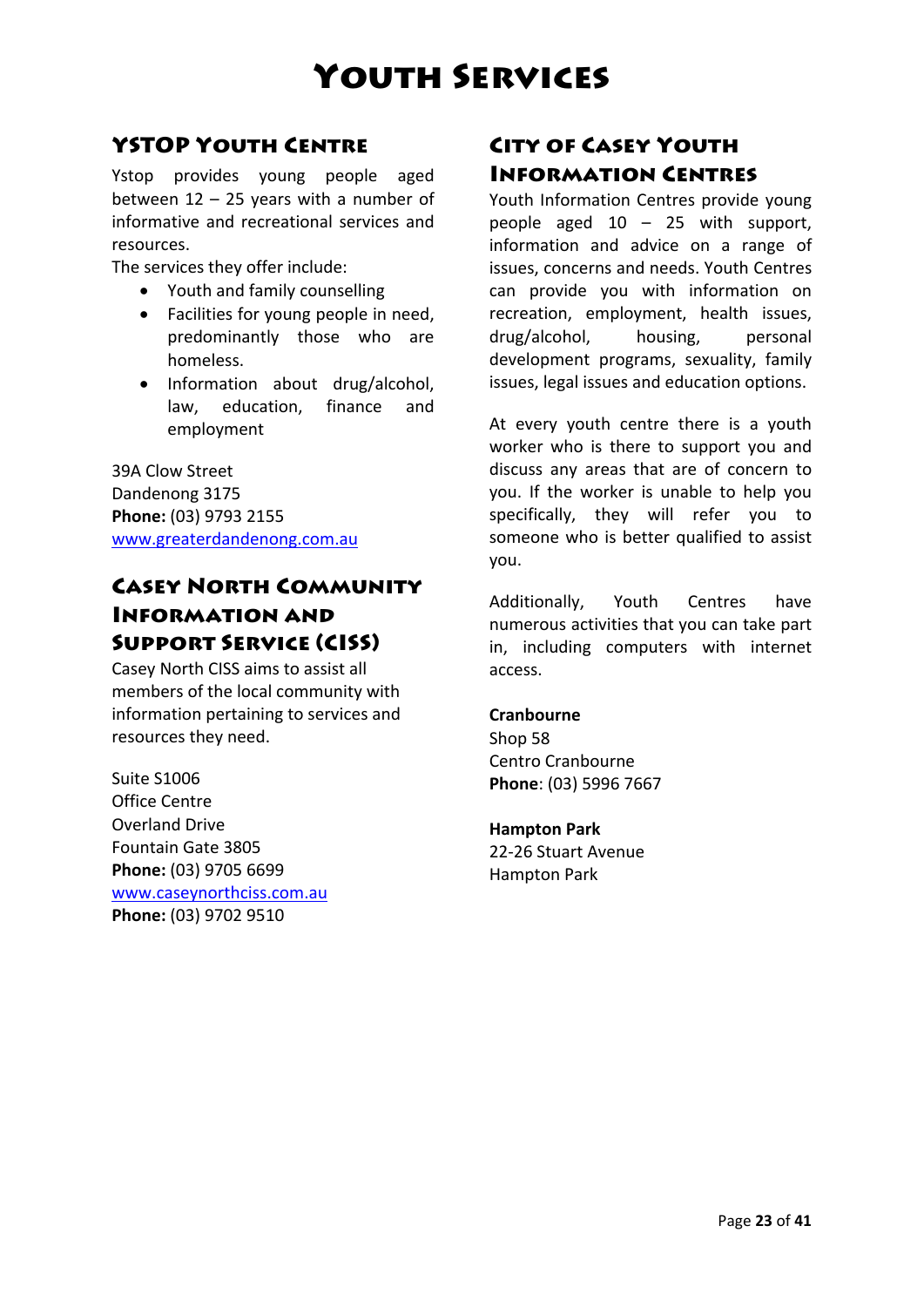## Casey 360

### Mobile Youth Bus

Casey 360 is a mobile youth bus that travels to popular areas within the City of Casey region and provides young people with a safe place to 'hang out'.

**Mobile:** 0438 013 165

**Email:** [casey360@casey.vic.gov.au](mailto:casey360@casey.vic.gov.au)

City of Casey Youth Services also offer a range of events run throughout the year including Freeza events, school holiday programs, programs for young mums & dads, Fit to Drive and leadership programs.

**Phone:** (03) 9705 5200

[www.casey.vic.gov.au/insideinfo/](http://www.casey.vic.gov.au/insideinfo/)

## Young People in the Cardinia Shire

A team of qualified youth workers living in the Cardinia Shire provide young people and their families with numerous activities and resources including:

- Freeza events
- After school Activities
- Personal development programs
- Young Leaders programs
- Workshops
- Skating, dance, sport and art programs
- Annual Youth Forum
- My Bus; Mobile youth bus

For further information about the Youth Services available in Cardinia Shire please contact the councils Youth Services department.

**Phone:** (03) 5945 4236 **Email:** [youth@cardinia.vic.gov.au](mailto:youth@cardinia.vic.gov.au) [www.cardinia.vic.gov.au](http://www.cardinia.vic.gov.au/)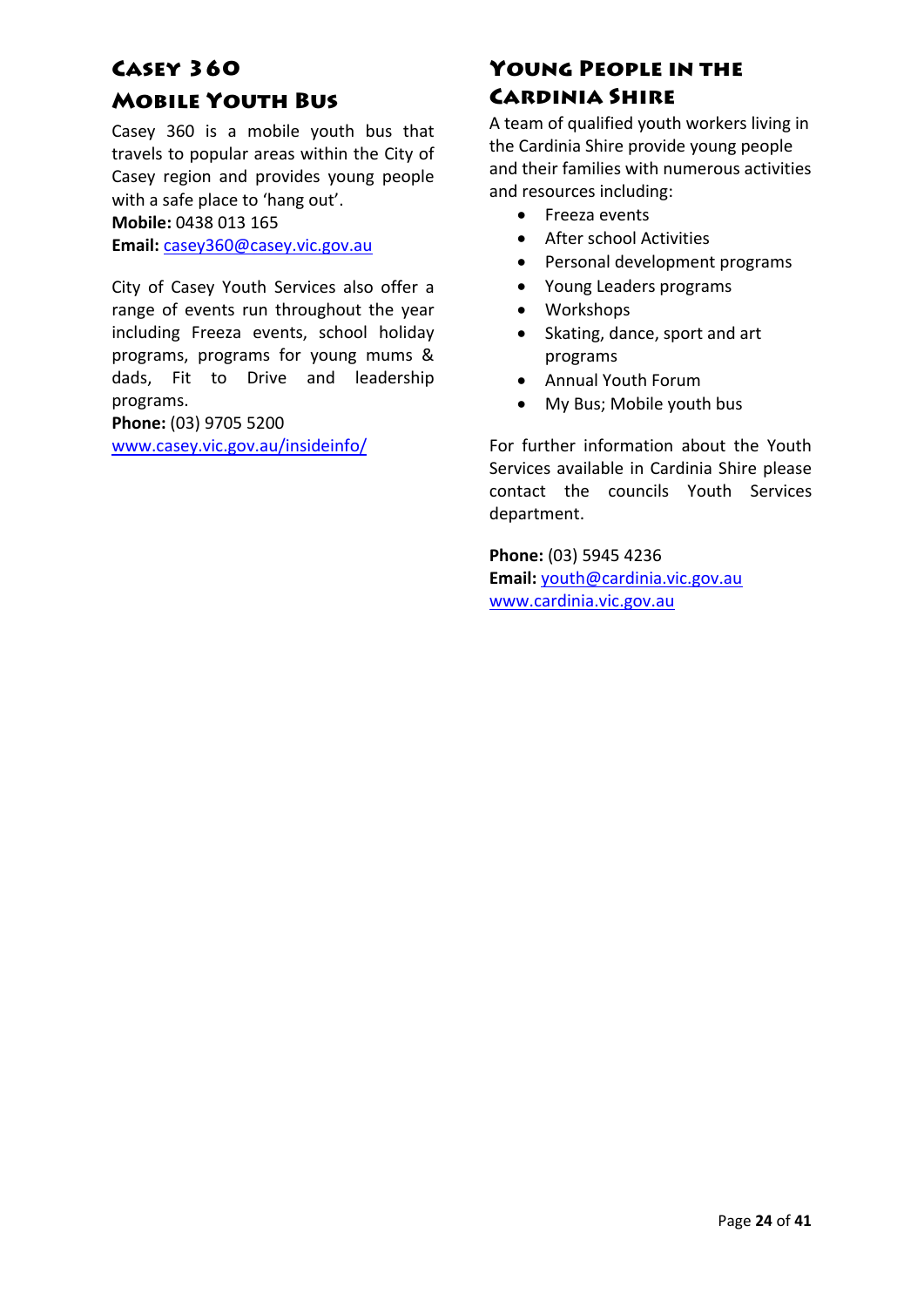# Centrelink services

## Centrelink Offices

**Dandenong** 27‐29 Robinson Street Dandenong 3175

**Springvale** 324‐334 Springvale Road Springvale 3171

**Cranbourne** 7‐9 Codrington Street Cranbourne 3977

**Narre Warren** Fountain Gate Shopping Centre Homemaker 12 Overland Drive Narre Warren 3805

**Pakenham** 17 John Street Pakenham 3810

**Contacts**

**Youth and Student Services Phone:** 132 490

**Looking for Work Phone:** 132 850

**Multi‐lingual Information Phone:** 131 202

[www.centrelink.gov.au](http://www.centrelink.gov.au/)

# Youth Officers

Services for young people are targeted to individual needs and circumstances. Youth Teams aim to help young people understand and access the education, training and employment choices available to them and to identify their individual goals. This can involve further study, apprenticeship, traineeship choices, or help getting a job.

Officers in Youth Teams are specifically trained to work with young people. Young people now have access to a One to One Service Officer who provides a personalised service to help the young person negotiate appropriate pathways. This includes a variety of activities such as assessing eligibility for income support, employment placement, accommodation support, providing career information, and making accurate and relevant referrals to Centrelink specialist services and other relevant services in the community.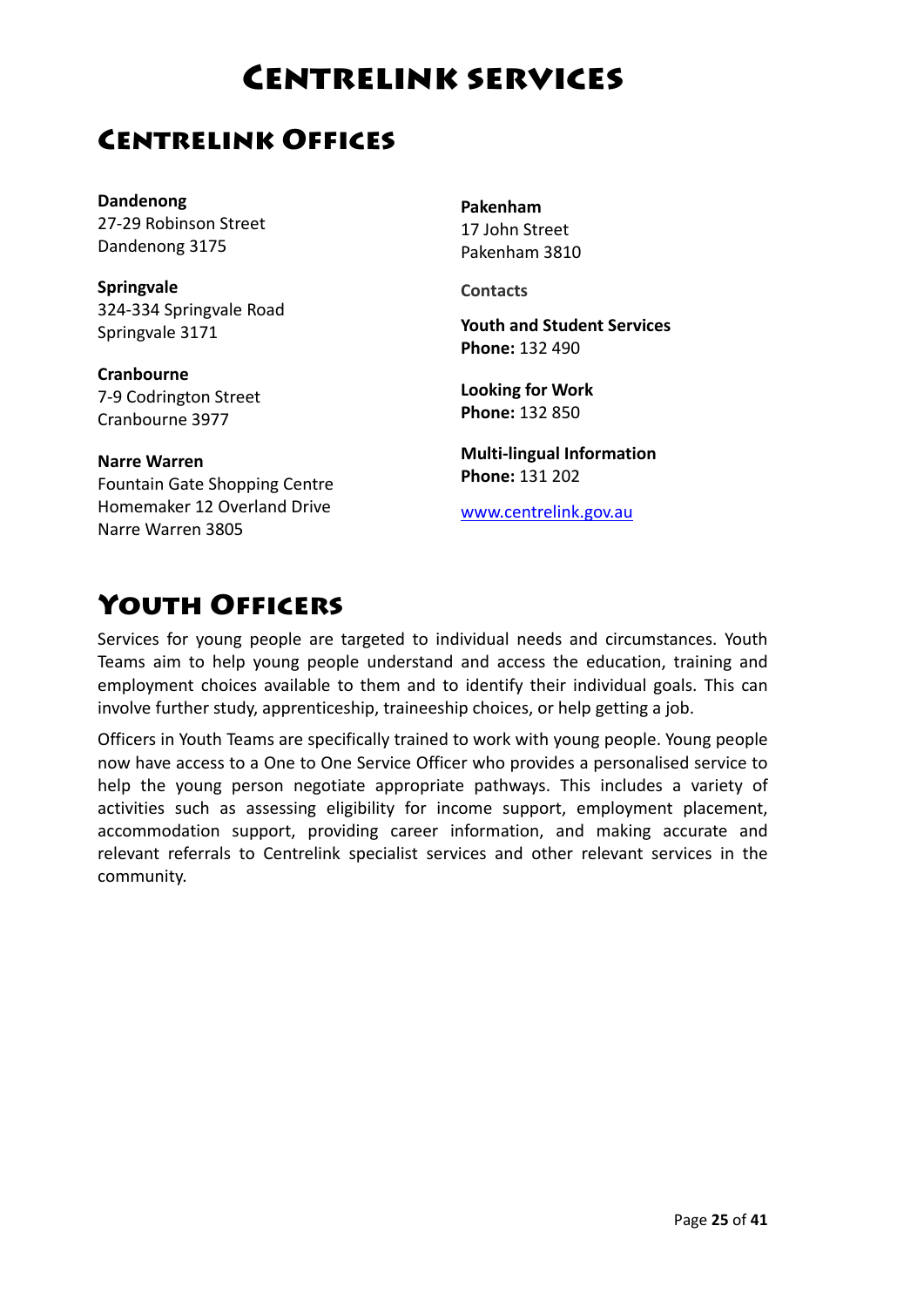## Career Planning & Work Experience

Centrelink's career planning can help you to make appropriate and realistic career choices. It's for job seekers who are having trouble deciding what they want in a career and needing direction - whether it is deciding on a course of study, upgrading their existing skills or just finding the right job.

Ask Centrelink about Career Planning, Work for the Dole and Green Corps or search the Centrelink website for more information.

## Social Work Services

Centrelink has a Social Work Service to assist people who may need extra help by offering short term counselling and support, giving information about or referring to other services in the community. In special circumstances, Social Workers can determine if you are eligible for payments and assist people who are in crisis or facing difficulties in their lives.

Phone the Centrelink Appointments line on 13 10 21 to:

- Speak directly to a Social Worker, or
- Make an appointment to see a Social Worker at your local Customer Service Centre.

### Psychology Services

Centrelink psychologists can help you identify your potential to participate in employment, education, training and other social participation activities (such as volunteer work). They make recommendations on the most appropriate assistance to help you develop your potential.

If you want to see a Centrelink Psychologist call 13 2850 or ask a staff member at your local Centrelink Office.

## Youth Teams

Officers in Youth Teams are specifically trained to work with young people. Young people now have access to a One to One Service Officer who provides a personalised service to help the young person negotiate appropriate pathways. This includes a variety of activities such as assessing eligibility for income support, employment placement, accommodation support, providing career information, and making accurate and relevant referrals to Centrelink specialist services and other relevant services in the community.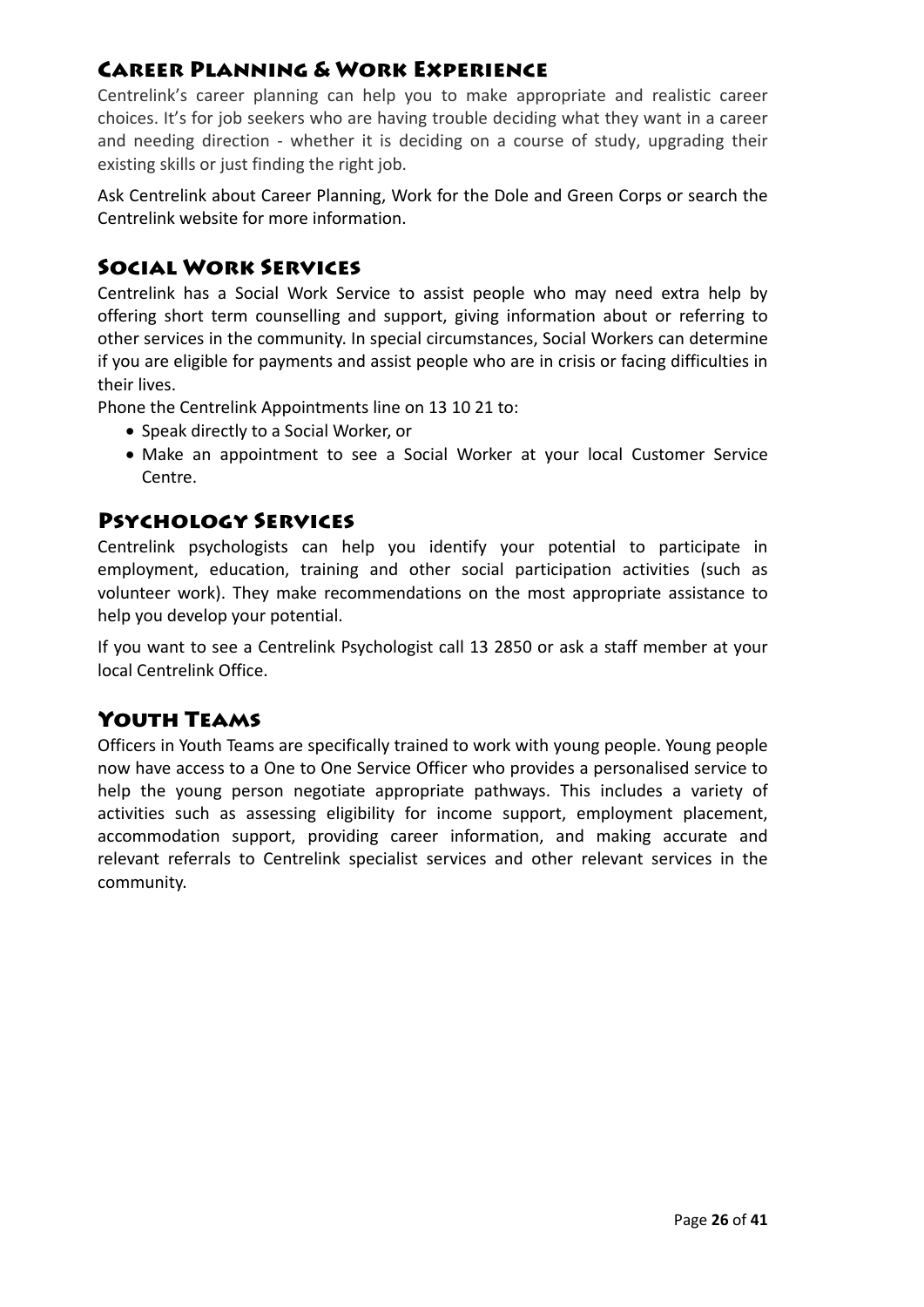# Youth Allowance

Youth Allowance is a single income support payment for young people regardless of whether they are in education, training, looking for work or sick. Youth Allowance enables you to go from study to training to job seeking without changing payments.

If you are under 17, and have not completed Year 12, you are usually required to be in full time education, undertaking an Australian Apprenticeship or training in order to qualify for Youth Allowance, although some exemptions apply.

#### **You may be eligible for Youth Allowance if you are 16‐20 years old and:**

- Looking for full time work or undertaking a combination of approved activities, or have a temporary exemption from the participation and Activity Test requirements. If you do not have a Year 12 certificate or an equivalent qualification (Certificate level II or above) you will generally be expected to undertake study or training to meet the Activity Test.
- 16 24 years old and studying or undertaking an Australian Apprenticeship full-time.
- Other criteria check with Centrelink to determine your eligibility

If your circumstances change you may no longer be eligible for the same amount of Youth Allowance. For example, if you leave full time study for part-time study or for employment (even casual or part-time employment). If you are overpaid because you didn't tell Centrelink that your circumstances change you will have to pay back the money.

When making a claim for Youth Allowance you will need to provide proof of identity as well as other documentation. These requirements are listed on the Youth Allowance claim form or you can check with Centrelink. To apply contact Centrelink on 13 24 90.

Full time students can apply online.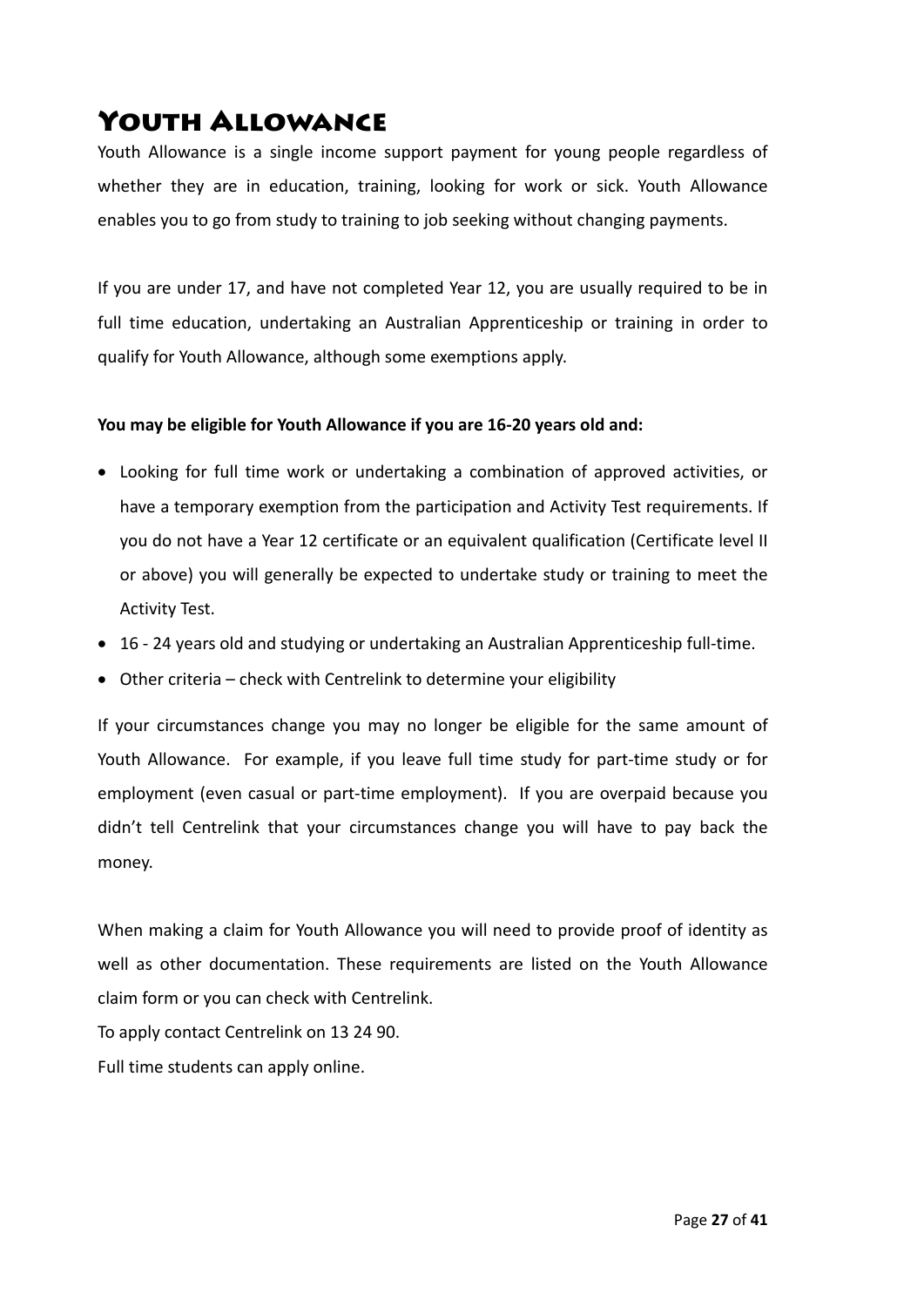## Low Income Health Care Card

Centrelink customers who receive certain payments and benefits automatically receive a Health Care Card as part of their entitlement. Full-time students may apply for a Low Income Health Care Card.

A Health Care Card entitles you to reduced cost medicines and health care as well as a limited number of other concessions including public transport and training costs. For more information call 13 24 90.

## **ABSTUDY**

If you are Indigenous and a secondary or tertiary student or a full time Australian Apprentice, ABSTUDY may be able to help you stay at school or go on to further studies. ABSTUDY consists of a fortnightly living allowance as well as additional components to help with the costs associated with attending school.

For more information, phone the ABSTUDY line on 13 23 17.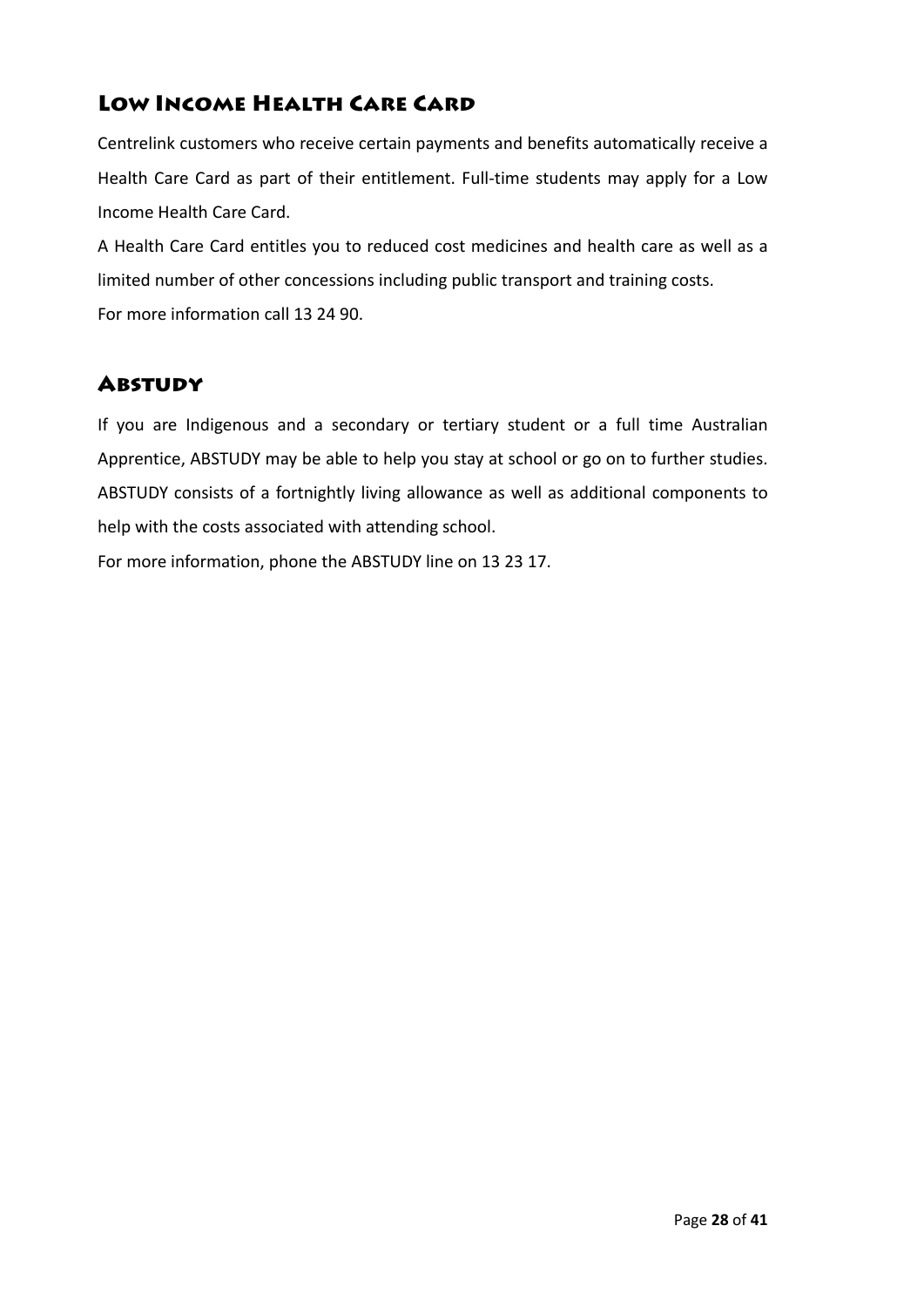# Disability Services (DES)

Disability Employment Services (DES) provides specialist assistance to job seekers with disabilities who require ongoing support to find and maintain employment. Eligible School Leavers can register directly with a DES.

To be eligible to commence in DES as an Eligible School Leaver, the job seeker must be:

- in the last six months of full time secondary school and considering post– school options/employment opportunities, or
- a full time student who is participating in a school based Apprenticeship which is recognised by an Australian Apprenticeship Centre and a training contract is lodged in the Training Recognition System (TRS), or
- a full -time student who is intending to work part-time outside of school hours at award‐based wages, or
- first registering with a DES provider within 12 months of leaving full time secondary school, or
- first registering with a DES provider directly from participating in a recognised State or Commonwealth funded transition to work program.

And be:

- of legal working age, assessed by the provider as having capacity to work for a minimum of eight hours a week with the assistance of a DES provider,
- not currently employed for eight hours or more per week,
- able to provide suitable evidence from their current educational authority recognising the student's need for educational support due to the nature of their disability,
- does not have a current and valid JCA with an employment services referral

For more information about how DES services can help you, or to locate your local service, visit: [jobaccess.gov.au](http://www.jobaccess.gov.au/) or phone a Job Access Adviser on 1800 464 800.

### **Australian Integrated Employment & Training**

31‐32 Douglas Street, Noble Park **Phone:** (03) 9545 7600 [www.interactaust.com.au](http://www.interactaust.com.au/)

**Dandenong Valley Job Services** <sup>40</sup>‐<sup>42</sup> Scott Street, Dandenong **Phone:** (03) 9792 3666 Level 1, 15 Childers Street, Cranbourne **Phone:** (03) 5996 7254 [www.dvjs.com.au](http://www.dvjs.com.au/)

## **Outlook Employment**

Suite 8/418 Princes Highway, Narre **Phone:** (03) 9705 6445 [www.outlookemp.org.au](http://www.outlookemp.org.au/)

#### **Paramount Personnel**

Suite 5, 50 Thomas Street, Dandenong **Phone:** (03) 8710 8555 [www.optionsvic.org.au](http://www.optionsvic.org.au/)

#### **Skills Plus**

<sup>26</sup>‐<sup>36</sup> McCrae Street, Dandenong **Phone:** (03) <sup>9792</sup> <sup>9669</sup> [www.skillsplus.com.au](http://www.skillsplus.com.au/)

#### **WISE Employment Ltd**

274 Thomas Street,<br>Dandenong **Phone:** (03) 9792 9023 7/9 Bakewell Street, Cranbourne **Phone:** (03)5996 3511 [www.wiseemployment.com.au](http://www.wiseemployment.com.au/)

#### **Working Arrangements**

1/ <sup>85</sup> Foster Street, Dandenong **Phone:** (03) <sup>9792</sup> <sup>99</sup> <sup>57</sup> [www.workingarrangements.com.au](http://www.workingarrangements.com.au/)

#### **Workbridge**

6b Henry Street, Pakenham Shop 4, 1 High Street, Cranbourne **Phone:** (03) 9764 1274 [www.workbridge.asn.au](http://www.workbridge.asn.au/)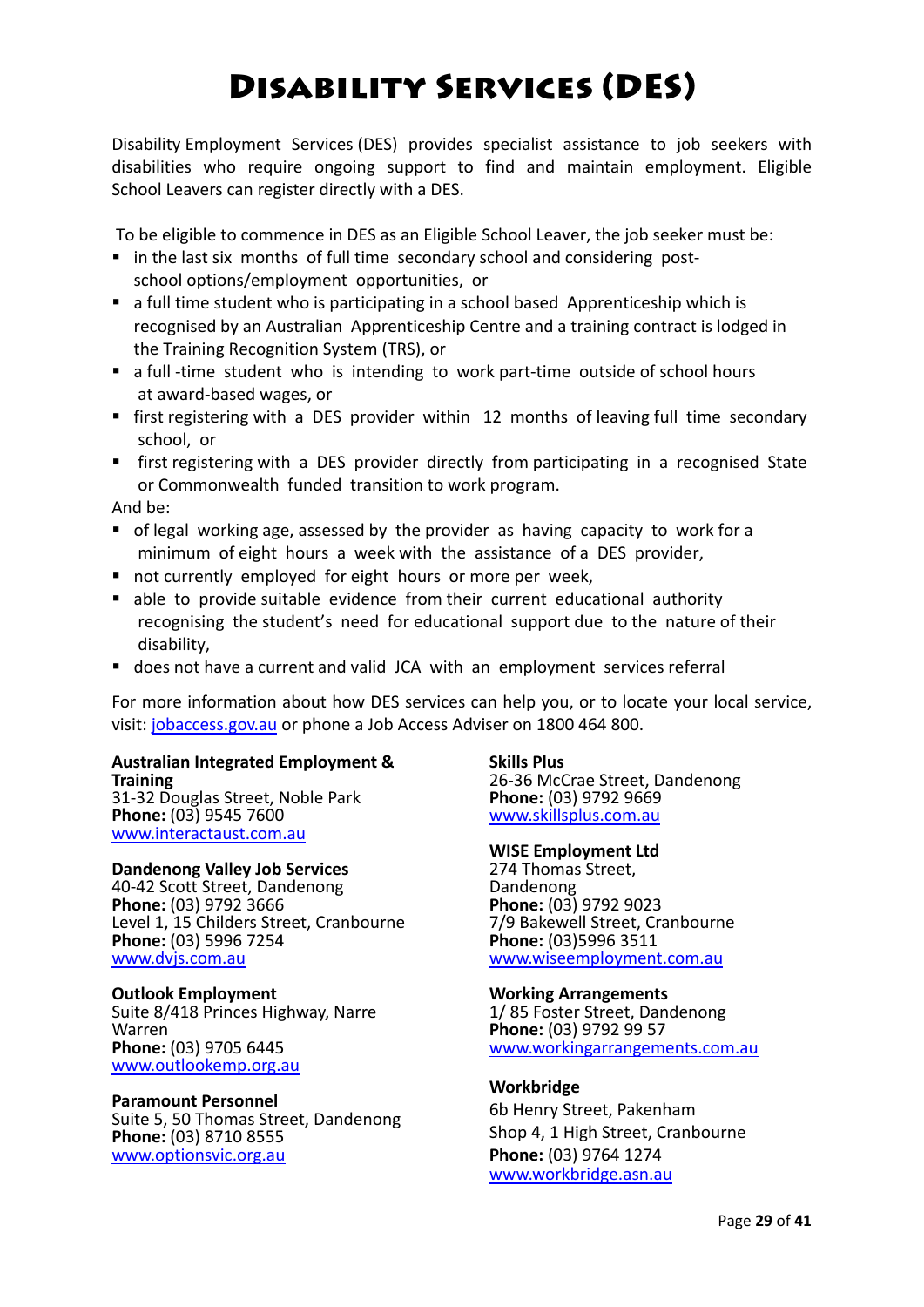# Futures for Young Adults Program

The Department of Human Services Futures for Young Adults Program (FFYA) provides support to students with a disability to make the transition to post-school options. It is available to eligible students from when they complete their schooling until they turn 21.

For further information about the Futures for Young Adults Program (FFYA) call 1800 783 783 or visit [www.dhs.vic.gov.au/disability](http://www.dhs.vic.gov.au/disability)

If you are leaving school early it is important to prepare for your support needs before you leave school. Make sure you understand what sort of support is available for you to continue with further education training or employment.

If you want to leave school early because your needs cannot be met in your school you may be able to work out an agreement with the school to continue your support in another course in the community.

It is your responsibility to tell your chosen education, training or employment support provider about your disability or medical condition as soon as you enrol or register. Make sure that you keep any useful information from your school that may help teachers or other workers give you the support you need.

# National Disability Coordination Officer Program (NDCO)

The Department of Education Employment and Workplace Relations funds the NDCO Program. The NDCO program aims to improve the transition of people with a disability aged 15 to 64 into further education, training and employment. Your National Disability Coordination Officer can help provide information, coordination and referral for people with a disability.

**Phone:** 133 873 **Email:** [ndco@deewr.gov.au](mailto:ndco@deewr.gov.au)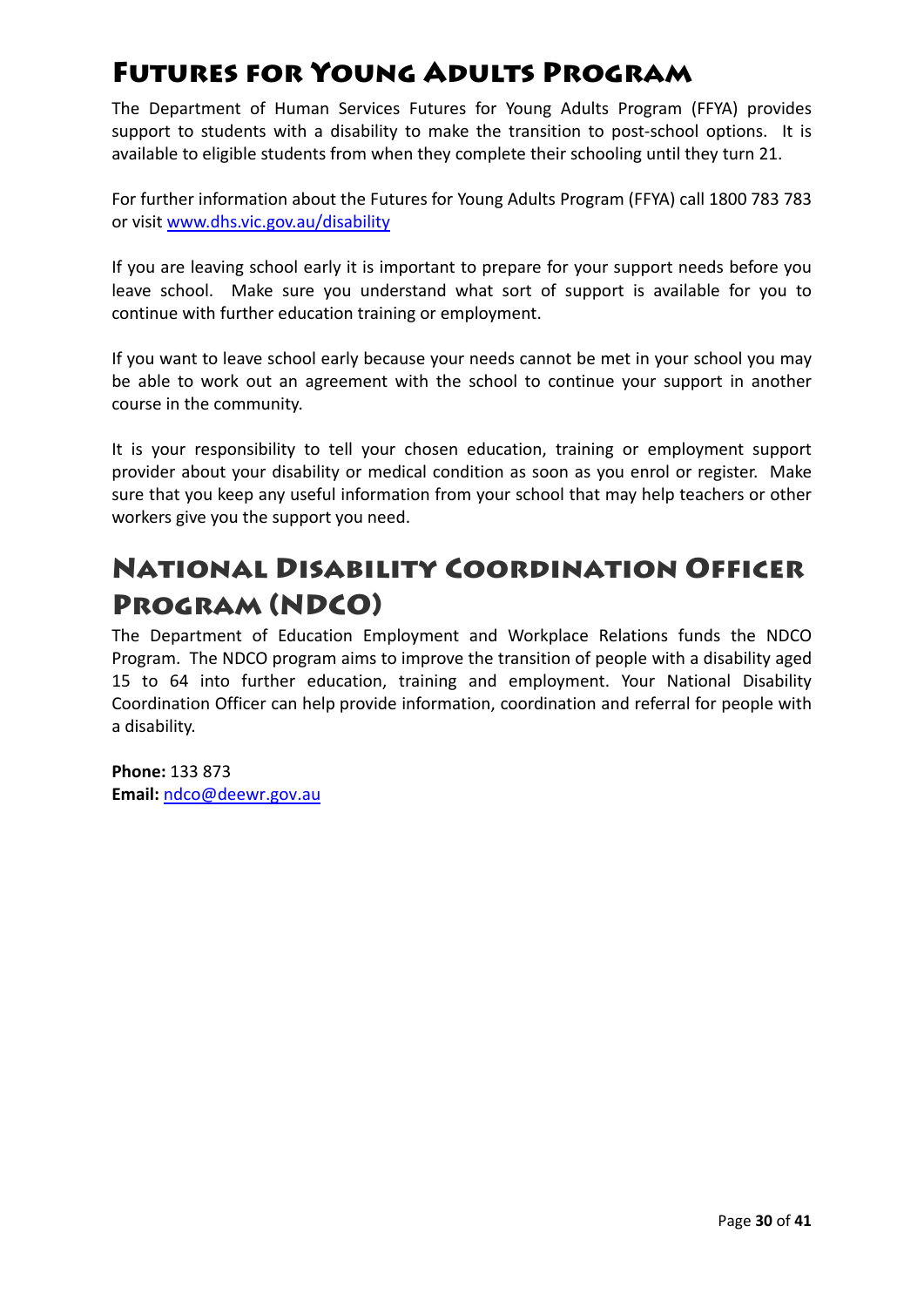# Transition to Employment (TTE)

The Transition to Employment (TTE) initiative in Victoria is being developed as part of the Futures for Young Adults (FFYA) program and provides a clear pathway for young people with a disability leaving school who are interested in pursuing employment, but who are not yet ready to move into employment or receive assistance through a Commonwealth employment program.

If you are eligible for FFYA, and interested in exploring employment, you may be eligible to access additional funds and supports via a TTE provider to give you an even better chance of achieving your goals.

**Future Links** 457 Nepean Highway , Frankston 3199 **Phone:** (03)9564 8066

**Urimba Support Services** 49‐51 Callander Road, Noble Park 3174 **Phone:** (03) 9547 9244

#### **Outlook Employment**

Suite 8/418 Princes Highway, Narre Warren 3805 **Phone:** (03) 9705 6445

**Marriott House – Transition to Employment** 100 Wheatley Road, McKinnon 3204 **Phone:** (03) 9578 7557

## Australian Disability Enterprise

Australian Disability Enterprises are commercial enterprises whose workforce is predominantly people with disability. Disability Business Services are especially suited to you if you have higher support needs and require a higher level of ongoing support.

www.australiandisabilityenterprises.com.au

#### **Gateway Industries Inc**

55‐57 Progress Street Dandenong VIC 3175 **Phone:** (03) 9793 9988 [www.gatewayindustries.com.au](http://www.gatewayindustries.com.au/)

#### **Outlook Environmental**

24 Toomuc Valley Road Pakenham VIC 3810 **Phone:** (03) 5941 1535 [www.outlookenviro.org.au](http://www.outlookenviro.org.au/)

**Scope Business Enterprises ‐ South‐East Industries** Clayton South 3169 **Phone:** (03) 9543 7666 [www.scopevic.org.au](http://www.scopevic.org.au/)

#### **Wallara Industries**

Building 4 102 -128<br>Bridge Road Keysborough Vic 3173 **Phone:** (03) 9798 1019 [www.wallaraindustries.com.au](http://www.wallaraindustries.com.au/)

**Waverley Industries Limited Hallam Branch** 37B Star Crescent Hallam VIC 3803 **Phone:** (03) 9544 7222 [www.wavind.org](http://www.wavind.org/)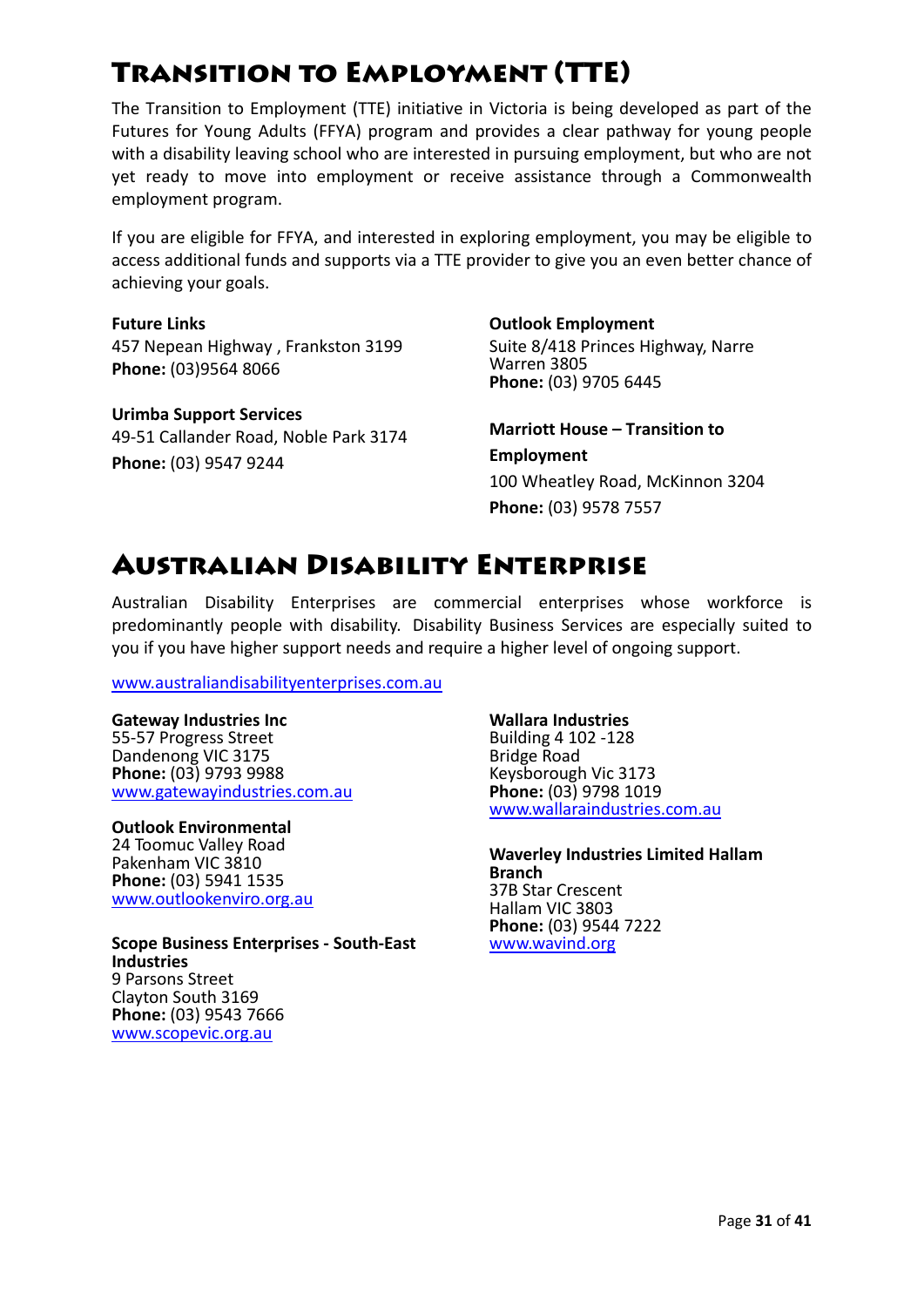# Multicultural services

## Centre for Multicultural Youth (CMY)

CMY undertakes a range of programs, projects and policy initiatives aimed at enhancing the life opportunities of young people from culturally and linguistically diverse backgrounds.

CMY can assist with education, training, employment, homelessness and family support.

#### **Visy Cares Centre**

Ystop 39A Clow Street Dandenong 3175 **Phone:** (03) 9794 0057 [www.cmy.net.au](http://www.cmy.net.au/)

## South Eastern Region Migrant Resource Centre

Provides one to one assistance for young people between the ages of 2‐25 to address key resettlement issues including housing, access to education and employment, access to recreational opportunities and family conflict. The Youth Team works with young people who have been in Australia for 6 months – 5 years. They also conduct a range of group activities including information sessions, life skills and leadership programs as well as sports and other recreational activities.

#### **Dandenong**

Level 1, 314 Thomas Street Dandenong 3175 **Phone:** (03) 9706 8933

**Narre Warren**  60 Webb Street Narre Warren 3805 **Phone:** (03) 9705 6966 [www.sermrc.org.au/](http://www.sermrc.org.au/)

## Southern Ethnic Advisory and Advocacy Council (SEAAC)

Provides support services to young people 12‐25 years age from migrant, refugee, humanitarian and emerging communities who have been in Australia for 6 months – 5 years

- Individual Support casework, information, referral and advocacy
- Group Support recreation and arts programs

**Courthouse Community Centre**

1436a Dandenong Road Oakleigh 3166 **Phone:** (03) 9530 4986 [www.seaac.org.au](http://www.seaac.org.au/)

### Foundation House

Foundation House provides direct services to clients, from a refugee background, in the form of counselling, advocacy, family support, group work, psycho-education, information sessions and complementary therapies. Direct services to clients are coupled with referral, training and education roles aimed at developing and strengthening the resources of various communities and service providers **Dandenong**

155 Foster Street Dandenong 3175 **Phone:** (03) 8788 3333 [www.foundationhouse.com.au](http://www.foundationhouse.com.au/)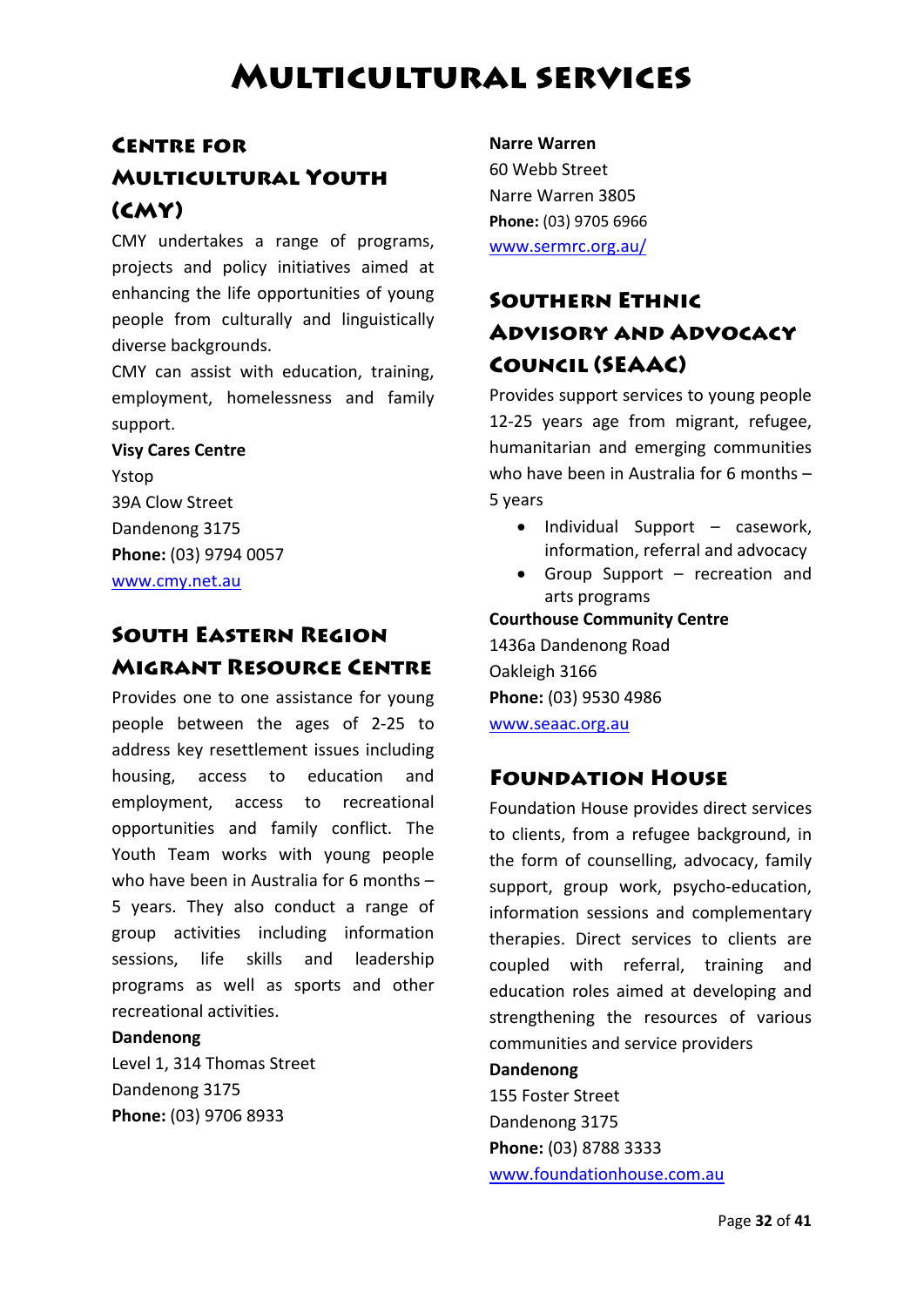# Health and Wellbeing

Good health and wellbeing is an essential aspect to enjoying all that life has to offer. Health and wellbeing affects our ability to work, study and socialise effectively therefore it is important to look after yourself and maintain a healthy wellbeing. The following organisations provide young people with essential information and advice about how to best overcome a health or wellbeing issue.

## Cranbourne Information and Support Service (CISS)

CISS is a community based information and referral service staffed by trained volunteers which provide assistance to all members of the community.

The services CISS provides include community information queries, referrals, counselling, emergency relief, advocacy, share accommodation register, tax help, volunteer register, volunteer program and youth support.

156a Sladen Street Cranbourne 3977 Phone: (03) 5996 3333 [www.cranbourneiss.org.au](http://www.cranbourneiss.org.au/)

## Casey Cardinia Community Health Service

Casey Cardinia Community Health Service is committed to providing members of the community with programs that enhance illness prevention and promote the importance of early intervention.

The following services are offered:

- Youth and family counselling
- Financial Counselling
- Health information doctors, dentists, nurses, physiotherapy, podiatry, sexual health, drug and alcohol counselling.

Appointments are available in:

- Cranbourne
- Berwick
- Cockatoo
- Doveton
- Pakenham

To book an appointment call **(03) 8768 5147** or visit the following website: www.southernhealth.org.au/page/Hospitals/Cardinia Casey Community Health Service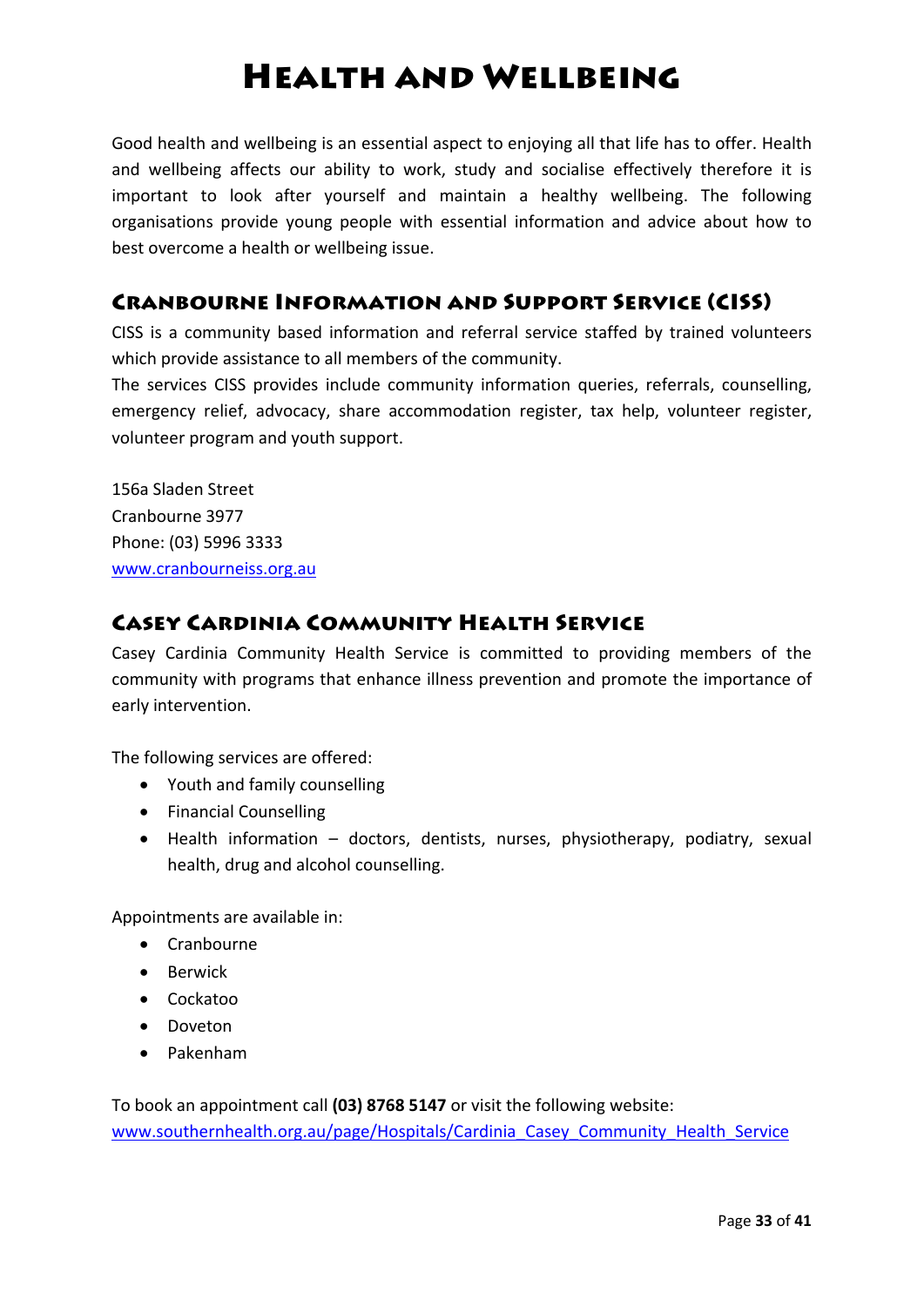## Greater Dandenong Community Health Service

Greater Dandenong Community Health Service works with individuals, communities and organisations to improve the health and wellbeing of the most vulnerable community members.

The services they provide include:

- Life skills programs
- Personal development programs
- Youth and family counselling
- Health information doctors, dentists, nurses, physiotherapy, podiatry
- Leadership programs

#### **Dandenong**

135 David Street Dandenong 3175 **Phone:** (03) 9554 8270

229 Thomas Street Dandenong 3175 **Phone:** (03) 8792 2200

**Springvale** 55 Buckingham Avenue Springvale 3171 **Phone:** (03) 8558 9080 [www.southernhealth.org.au](http://www.southernhealth.org.au/)

## Youth Support and Advocacy Service (YSAS)

YSAS is a state‐wide organisation which provides continuous assistance and support to young people aged between 12 and 21 who are experiencing issues relating to alcohol and drug use.

The YSAS line provides 24 hour information, counselling and referrals to YSAS services and youth‐specific alcohol and drug services throughout Victoria.

**Phone:** 1800 014 446

[www.ysas.org.au](http://www.ysas.org.au/)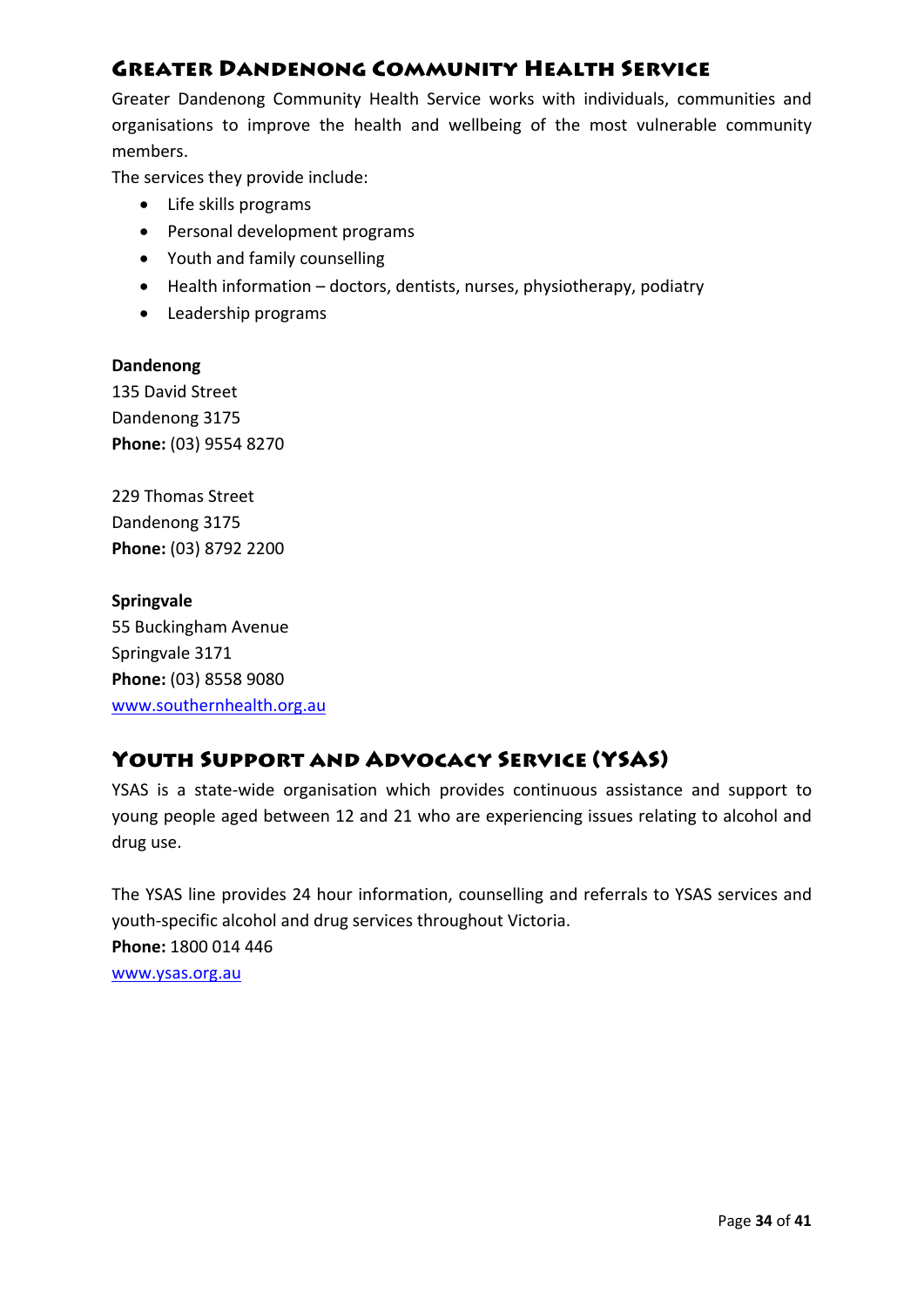## Connections Uniting Care

Connection Uniting Care is a community based organisation that is committed to providing assistance and support to marginalised and disadvantaged children, young people and families.

Programs run by Connections include:

- Clean Slate; for young offenders
- Cardinia Youth Services; a range of support services to individuals and families
- Reconnect; early intervention for young people at risk of homelessness due to family conflict

| Cranbourne            | <b>Narre Warren</b>   |
|-----------------------|-----------------------|
| 184 Sladen Street     | 58 Webb Street        |
| Cranbourne 3977       | Narre Warren 3805     |
| Phone: (03) 5990 8400 | Phone: (03) 9704 8377 |
|                       |                       |

**Dandenong** 56 Robinson Street Dandenong 3175 **Phone:** (03) 8792 8999 **Pakenham**  2/4 Stephenson Street Pakenham 3810 **Phone:** (03) 5940 3642

Visit [www.connections.org.au](http://www.connections.org.au/) for further information and locations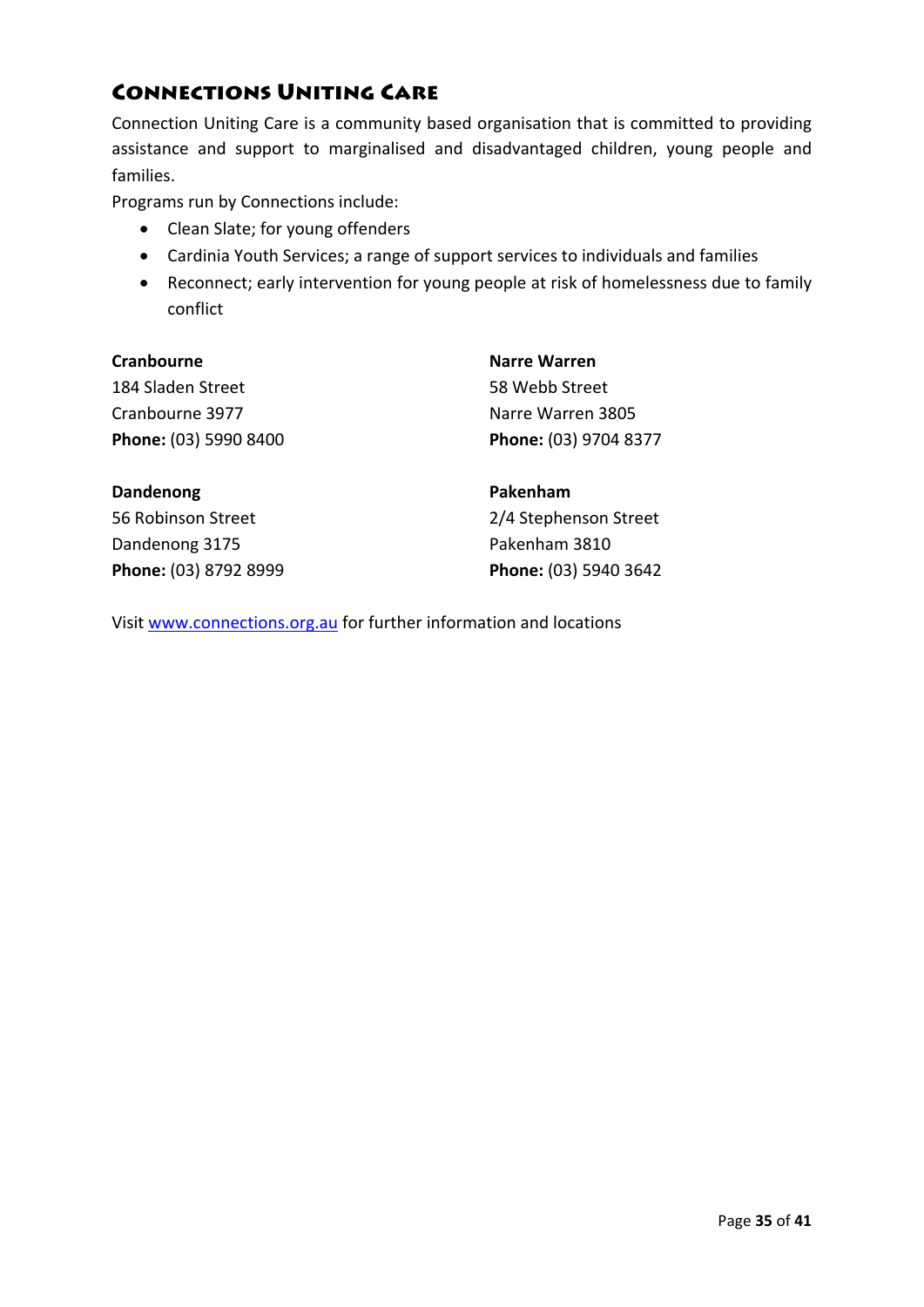# Help lines

There are many help lines operating throughout Victoria that provide telephone counselling, referral and information services to members of the community who require assistance or who simply want somebody to talk to. Help lines offer free professional and anonymous support to communities of diverse backgrounds, ages and needs.

**Gay and Lesbian Switchboard Regional Victoria:** 1800 184 527 **Metropolitan Melbourne:** 9663 2939 [www.switchboard.org.au](http://www.switchboard.org.au/)

**Lifeline Crisis Counselling Phone:** 13 11 14 [www.lifeline.org.au](http://www.lifeline.org.au/)

**Kids Helpline Phone:** 1800 551 800 [www.kidshelp.com.au](http://www.kidshelp.com.au/) **Suicide Helpline Phone:** 1300 651 251 [www.suicideline.org.au](http://www.suicideline.org.au/)

# Legal assistance

There may be situations you find yourself in that require you to find out more about the law. Whether you are in trouble with police, a victim of crime or just need to know more about your rights, the following organisations provide you with important legal information to assist you in overcoming these particular situations.

## Springvale Monash Legal Service Inc (SMLS)

SMLS is a community based organisation that provides free, confidential legal advice to all members of the community. Ongoing legal assistance may be offered to low‐income earners and health care holders. Free interpreters are available when needed and where appropriate referrals will be made to private practitioners. 5 Osborne Avenue

Springvale 3175 **Phone:** (03) 9562 3144 [www.smls.com.au](http://www.smls.com.au/)

## Youth Law

Youth Law is a state wide community legal centre which provides young people up to the age of 25 with free and confidential legal advice. 19 King Street Melbourne 3000 **Phone:** (03) 9611 2412 [www.youthlaw.asn.au](http://www.youthlaw.asn.au/)

## Casey Cardinia Legal Service

Casey Cardinia Legal Service specialise in the areas of family law and debt matters. 42 Claredale Road Dandenong 3175 **Phone:** (03) 9793 1993 [www.communitylaw.org.au/clc\\_caseycard](http://www.communitylaw.org.au/clc_caseycardinia) [inia](http://www.communitylaw.org.au/clc_caseycardinia)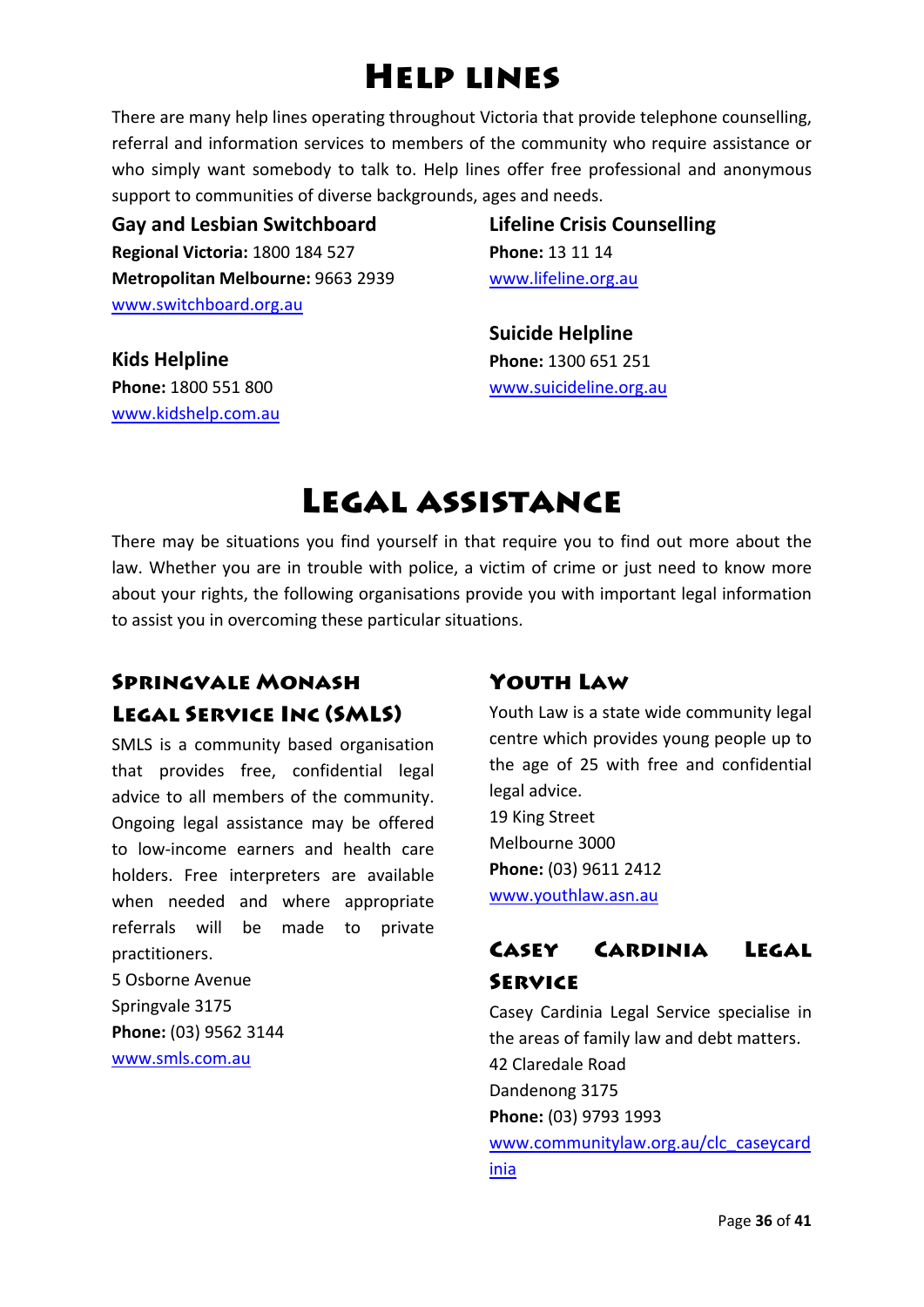# Early School Leavers

Before you make a decision to leave school early, you should consider how the changes brought upon by the National Partnership Agreement on Youth Attainment and Transitions might affect you.

The National Youth Participation Requirements include:

- All young people are required to participate in schooling until they complete Year 10
- If you are under 17 you must be in full time education, training or employment or a combination of these activities.

It is also important to note that you are not entitled to payments from Centrelink unless you have a year 12 or equivalent qualification or if you a participating in full time education or training. Similarly, if you are aged 16‐20 and have not completed year 12 or equivalent and are not in full time education or training, you will not be considered as an eligible child for family Tax Benefit Part A. Exemptions will apply for young people not able to meet their participation requirement due to personal circumstances. Contact Centrelink on **13 24 90** for more information.

If you choose to leave school before year 12, you will still find lots of helpful information in the rest of this book ‐ this section is designed to give information on programs available for young people who have left school early. Listed below are the various institutions that can assist young people in completing education and training outside of the secondary school system.

### Î **TAFE Courses**

TAFE'S offer a number of different courses for early school leaver's, including:

- CGEA Certificate of General Education for Adults (year 10 level), designed to improve literacy, numeracy and general education skills
- VCAL Victorian Certificate of Applied Learning
- VCE Victorian Certificate of Education
- A range of certified courses to help employment or further study
- Pre‐apprenticeships & Apprenticeships

Refer to page 12 for further information on TAFE Institutions in the South East Region

## $\rightarrow$  Learn Local Providers

LL provides less formal learning activities in a friendly environment. LL helps young adults get back into learning, gain new skills and knowledge, gather their confidence and plan what other studies or work they might like to do.

Refer to page 10 for further information on Learn Local providers.

### $\rightarrow$  Community VCAL

Community VCAL programs are local providers that allow young people to undertake VCAL studies outside of a secondary school setting.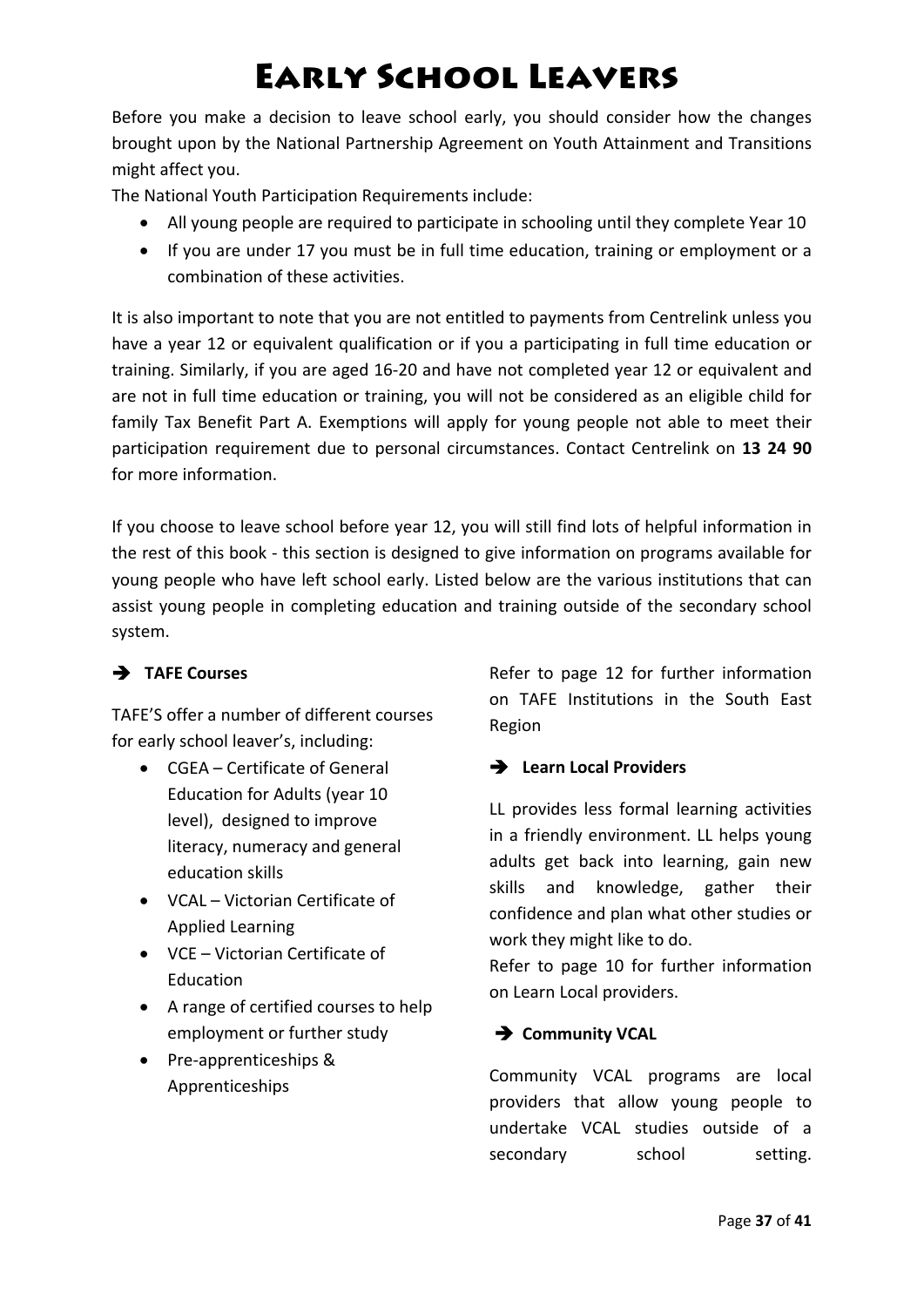# Youth support For early school leavers

## Youth Connections

The Youth Connections program is available to eligible young people who are more at risk of disengaging, or are already disengaged from education, family and/or the community. Service delivery will be characterised by flexible and individualised case management for each young person to keep them engaged or re‐engage them with education and/or further training. Additionally Youth Connections provides young people with necessary skills to help improve their ability to make positive life choices.

To be eligible for Youth Connections young people must:

- Be identified as being at risk
- Be aged between  $13 19$  years
- Be an Australian Citizen, Permanent Resident or on a Humanitarian Visa (Subclasses 200‐204, 866 and 851)
- Have a connection with the local government areas of Greater Dandenong, Casey and Cardinia.

Youth Connections is not available to:

- Those who have completed Year 12 or its equivalent (CERT II) who are going on to full-time tertiary studies
- Those in full-time employment or those in casual/part time employment; excluding those who are deemed to be at risk
- Those requiring minor assistance; such as career advice or job interview skills
- Those who do not have personal factors defining them as "at risk"

**Phone:** 1800 335 106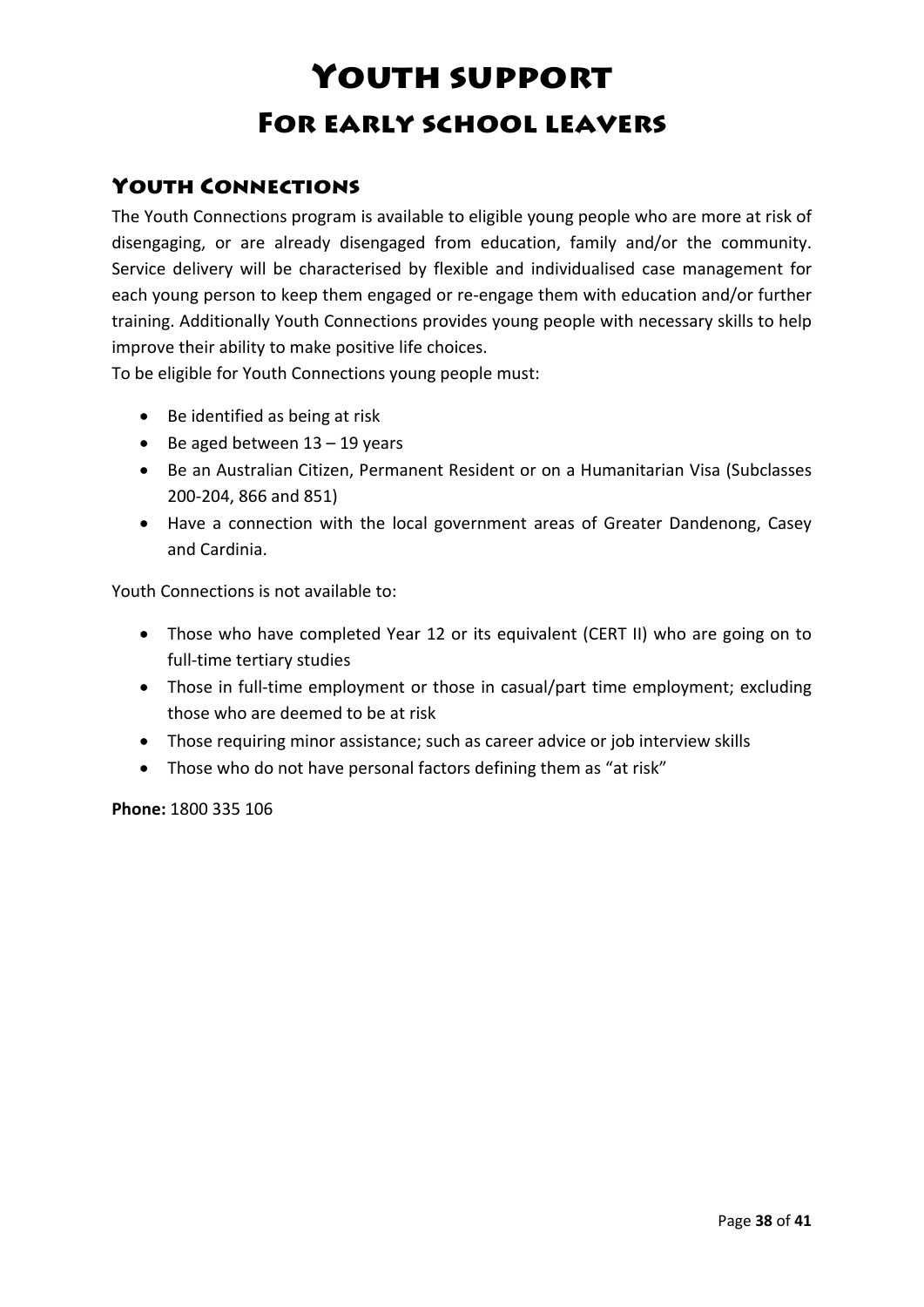# Glossary

| <b>AAC</b>              | Australian Apprenticeship Centre                                   |
|-------------------------|--------------------------------------------------------------------|
| <b>ACFE</b>             | Adult, Community and Further Education                             |
|                         | A course (via lectures or correspondence) for adults who are not   |
| <b>Adult Education</b>  | otherwise engaged in formal study                                  |
| <b>AGA</b>              | Apprenticeships Group Australia                                    |
| <b>AMES</b>             | <b>Adult Migrant Education Services</b>                            |
| <b>AQF</b>              | <b>Australia Qualifications Framework</b>                          |
| <b>AQTF</b>             | <b>Australian Quality Training Framework</b>                       |
| <b>ASBA</b>             | Australian School Based Apprenticeship                             |
| <b>ATAR</b>             | <b>Australian Territory Admissions Rank</b>                        |
| <b>CALD</b>             | <b>Culturally and Linguistically Diverse</b>                       |
| Career                  | Career development is a lifelong process that is unique and        |
| <b>Development</b>      | different for every individual. There are many influences that     |
|                         | contribute to an individuals career                                |
| <b>Career Education</b> | The development of knowledge, skills and attitudes through a       |
|                         | planned program of learning experiences that assists students to   |
|                         | make informed decisions about their study and/or work options      |
|                         | and enables effective participation in working life                |
| <b>CATS</b>             | <b>Career and Transitions Support</b>                              |
| <b>DEECD</b>            | Department of Education and Early Childhood Development            |
| <b>DEEWR</b>            | The Department of Education, Employment and Workplace              |
|                         | Relations is the lead government agency providing national         |
|                         | leadership in education and workplace training, transition of work |
|                         | and conditions/values in the workplace                             |
| <b>DHS</b>              | Department of Human Services (Victoria)                            |
| <b>DPCD</b>             | Department of Planning and Community Development                   |
| <b>DVCEA</b>            | Dandenong Valley Careers Education Association                     |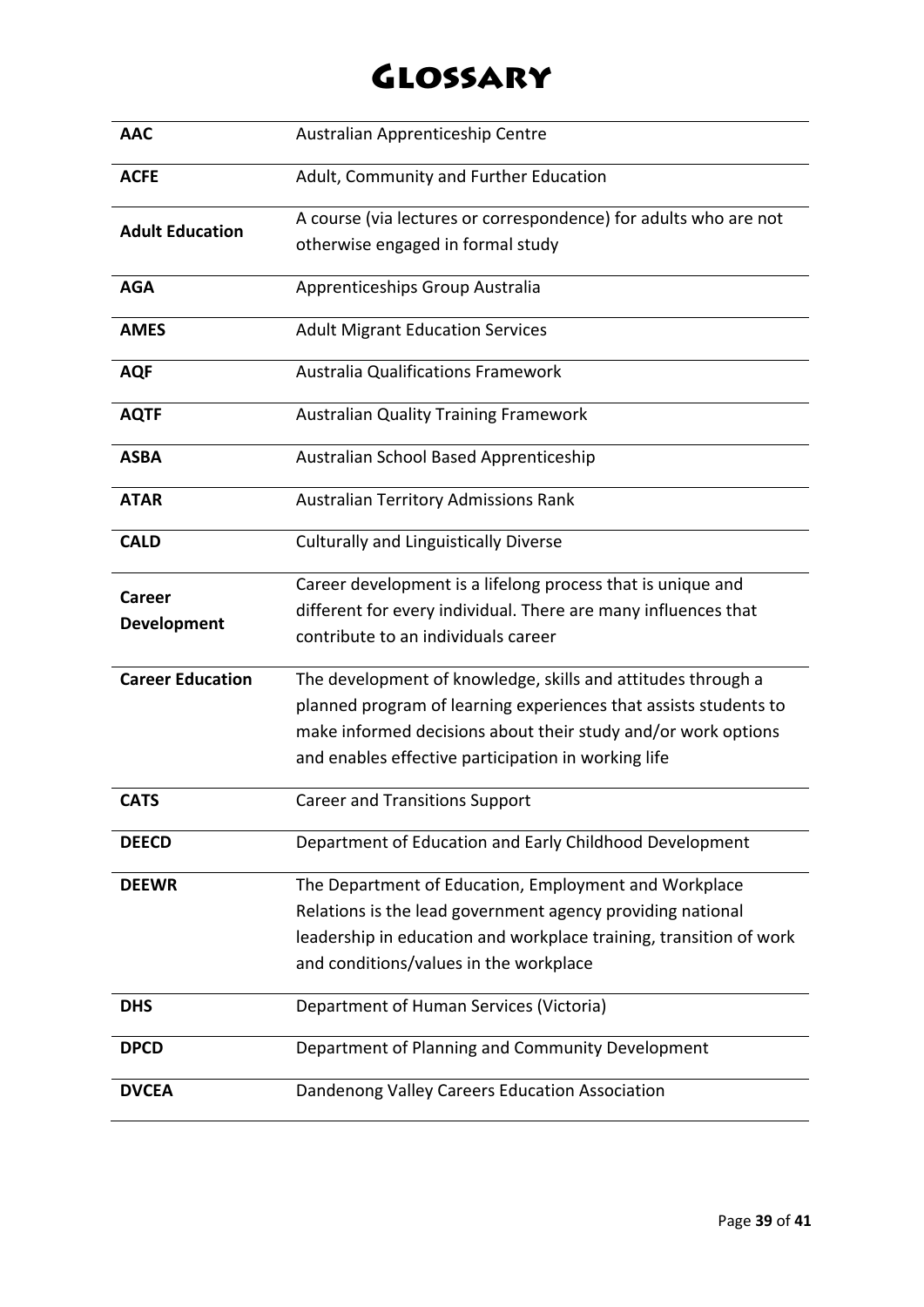| <b>Employability Skills</b> | Employability skills are also sometimes referred to as generic         |
|-----------------------------|------------------------------------------------------------------------|
|                             | skills, capabilities, enabling skills or key competencies. Australia's |
|                             | Employability Skills were developed in 2002 by the Business            |
|                             | Council of Australia and the Australian Chamber of Commerce and        |
|                             | Industry, in consultation with other peak employer bodies              |
|                             |                                                                        |
| <b>Enhanced LLEN</b>        | The Commonwealth as part of it's commitment to the National            |
|                             | Partnership for Youth Attainment and Transitions has announced         |
|                             | funding for the establishment of a National Network of School          |
|                             | Business Community Partnership Brokers to build partnerships           |
|                             | that support improved education and transitions outcomes for all       |
|                             | young people.                                                          |
|                             |                                                                        |
|                             |                                                                        |
|                             | This contract will be managed by the Victorian State Government        |
|                             | (through DEECD) from the 1 <sup>st</sup> of January 2010               |
| <b>ESL</b>                  | English as a Second Language                                           |
|                             |                                                                        |
|                             | Group Training Organisation - have been set up to employ               |
| <b>GTO</b>                  | apprentices and trainees under an Apprenticeship/Traineeship           |
|                             | Training Contract and place them with host employers                   |
|                             | Job Services Australia - is a national network of private and          |
| <b>JSA</b>                  | community organization for unemployed people, particularly the         |
|                             | long term unemployed, funded by the Australian Government              |
|                             |                                                                        |
| <b>LCP</b>                  | Local Community Partnerships help young people get access to           |
|                             | career information, advice and training as they move through           |
|                             | school or further study, training or work.                             |
|                             | Local Learning and Employment Network(s)                               |
| LLEN(s)                     |                                                                        |
| <b>LGA</b>                  | <b>Local Government Area</b>                                           |
| <b>PACTS</b>                | Parents as Career Transitions Support                                  |
|                             |                                                                        |
| <b>RPL</b>                  | Recognition of Prior Learning (or) formal acknowledgement of           |
|                             | competencies (skills, knowledge and attitudes) gained as a result      |
|                             | of previous formal training, work experience and/or life               |
|                             | experience                                                             |
|                             | <b>Registered Training Organisations</b>                               |
| <b>RTO</b>                  |                                                                        |
|                             | An RTO is a training organisation registered with the local            |
|                             | State/Territory Training Recognition Authority involved with the       |
|                             | delivery or assessment of nationally recognised training.              |
|                             |                                                                        |